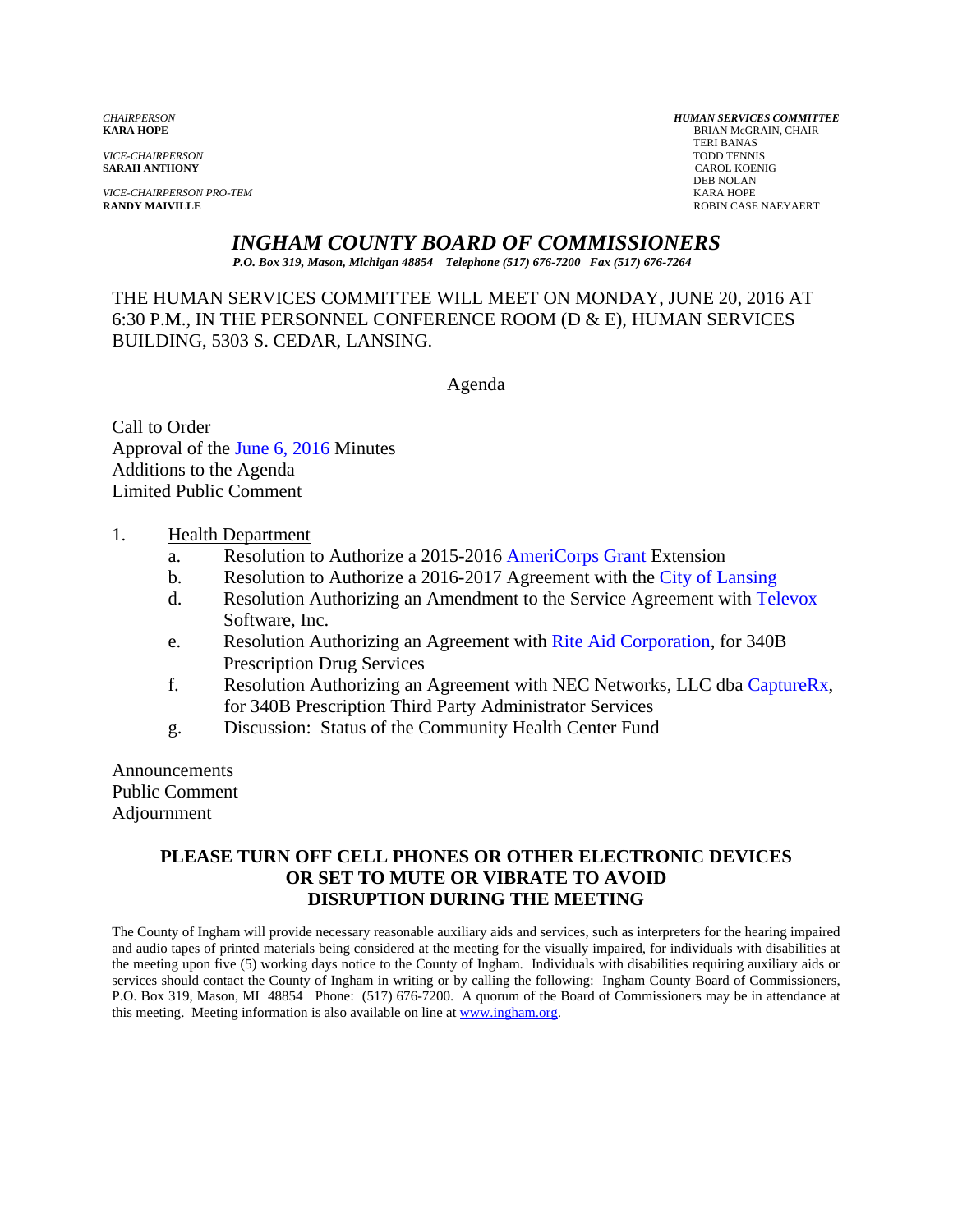#### HUMAN SERVICES COMMITTEE June 6, 2016 Draft Minutes

<span id="page-1-0"></span>

| <b>Members Present:</b> | McGrain, Tennis, Nolan, Hope, Koenig (arrived at 6:39 p.m.), and<br>Naeyaert                                                                                                                                                                                                                                     |
|-------------------------|------------------------------------------------------------------------------------------------------------------------------------------------------------------------------------------------------------------------------------------------------------------------------------------------------------------|
| <b>Members Absent:</b>  | <b>Banas</b>                                                                                                                                                                                                                                                                                                     |
| <b>Others Present:</b>  | Rick Terrill, Linda Vail, Jared Cypher, Robin Stites, Damon McGinnis,<br>Wanda Turner, Lakeeyn Jackson, Ed Davis, Bernard Lewis, Larry Curtis,<br>Becky Mastin, Clint Dennis, Treavor Hammons, Paul Williams, Bethany<br>Charboneau, Thomas Charboneau, Donna Adams, Angela Motz, Stephen,<br>Clarke, and others |

The meeting was called to order by Chairperson McGrain at 6:34 p.m.in the Personnel Conference Room "D&E" of the Human Services Building, 5303 S. Cedar Street, Lansing, Michigan.

#### Approval of the May 16, 2016 Minutes

MOVED BY COMM. NOLAN, SUPPORTED BY COMM. TENNIS, TO APPROVE THE MINUTES OF THE MAY 16, 2016 MEETING. THE MOTION CARRIED UNANIMOUSLY. Absent: Commissioners Banas and Koenig. Additions to the Agenda

Remove –

# 1. Facilities Department

a. Resolution to Proceed with Plans to Renovate the Second Floor of the Human Services Building, Authorizing a Contract with Laux Construction to Provide Interior Renovations, and Amending Resolution #15-124 to Adjust the Cost of the Project

Jared Cypher, Deputy Controller, explained why the Controller's Office was recommending the removal of this agenda item.

Commissioner Koenig arrived at 6:39 p.m.

#### Limited Public Comment

Damon McGinnis addressed the committee regarding how the Volunteers of America (VOA) had helped her and how much she appreciated the organization.

Wanda Turner addressed the committee regarding her appreciation for the VOA.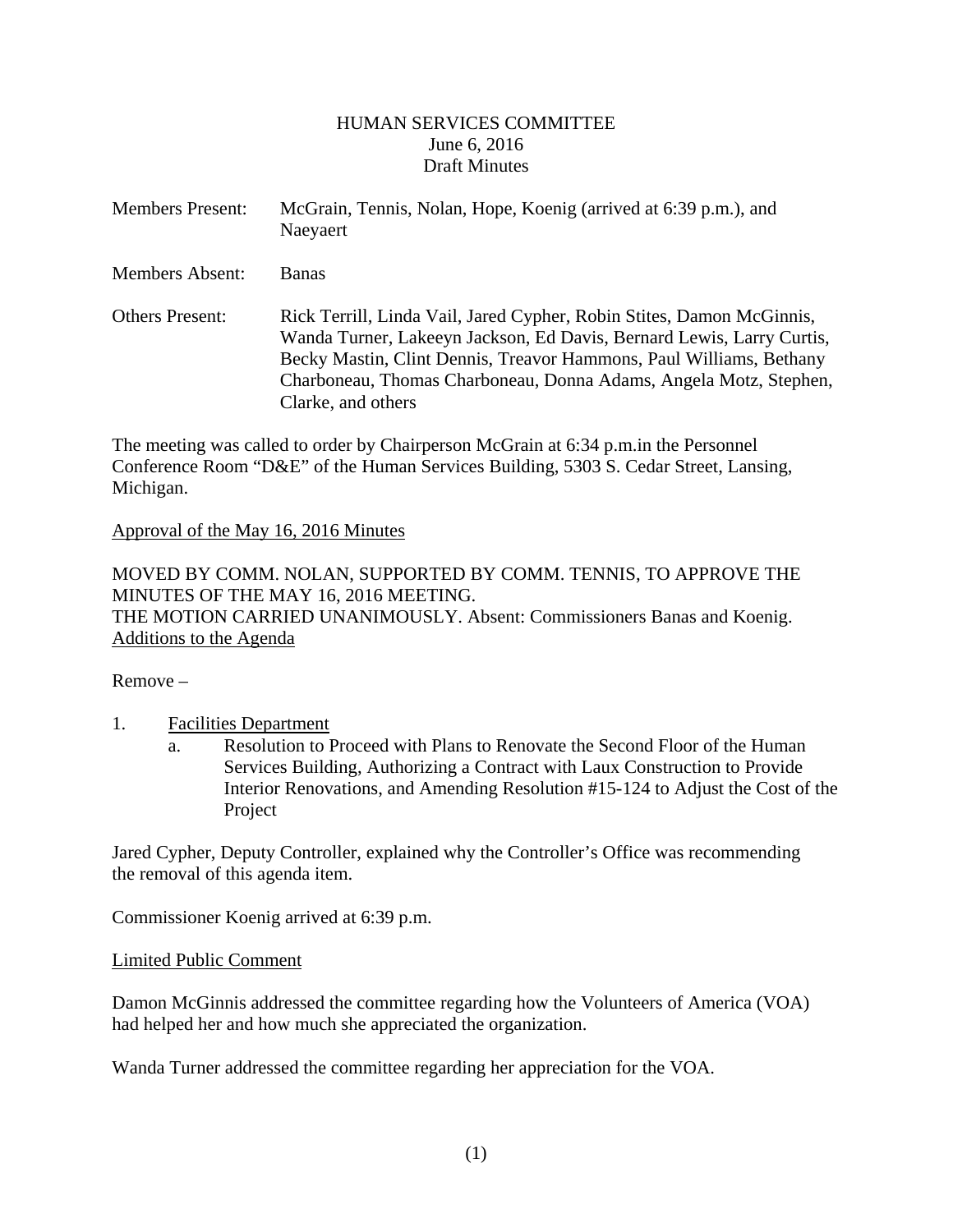LaKeeyn Jackson addressed the committee regarding the support she has received at the VOA.

Ed Davis addressed the committee regarding his appreciation for the VOA. He further expressed the need to keep the VOA open and functioning.

Bernard Lewis addressed the committee regarding how the VOA had helped him in his time of need. He stated how important it was to keep the VOA open to help people like him.

Larry Curtis addressed the committee regarding the help he received at the VOA. He expressed how important the VOA was to the community.

Becky Mastin addressed the committee regarding the assistance she received at the VOA. She expressed her appreciation for the VOA. She further stated she felt that funding the VOA should be part of the County Budget.

Clint Dennis addressed the committee regarding the assistance he received from the VOA. He expressed what a wonderful place the VOA was for people to get their lives on track.

Trevor Hammons addressed the committee regarding how the VOA had assisted him in a time of need. He stated the importance of the many services the VOA provides to the community.

Paul Williams addressed the committee regarding his appreciation for the services at the VOA.

Bethany Charboneau addressed the committee regarding the support she received at the VOA. She asked the committee to please help the VOA stay open.

Thomas Charboneau addressed the committee regarding the need to fund the VOA to help people like himself.

Donna Adams addressed the committee regarding how the VOA had changed her life. She expressed what a large loss to Lansing it would be if the VOA closes.

Angela Motz addressed the committee regarding the assistance she received at the VOA.

Steven Clarke addressed the committee regarding how grateful he was for the VOA.

# MOVED BY COMM. TENNIS, SUPPORTED BY COMM. NAEYAERT, TO ADOPT A CONSENT AGENDA OF THE FOLLOWING ACTION ITEMS:

- 2. Health Department
	- a. Resolution to Enter into an Agreement with Community Mental Health Authority of Clinton-Eaton-Ingham Counties (CMHA-CEI) for Psychiatric Consultation Services at the Ingham County Jail
	- b. Resolution Authorizing an Agreement with ERG Environmental for Hazardous Waste Hauling Services
	- c. Resolution to Authorize Amendment #4 to the 2015-2016 Comprehensive Agreement with the Michigan Department of Health and Human Services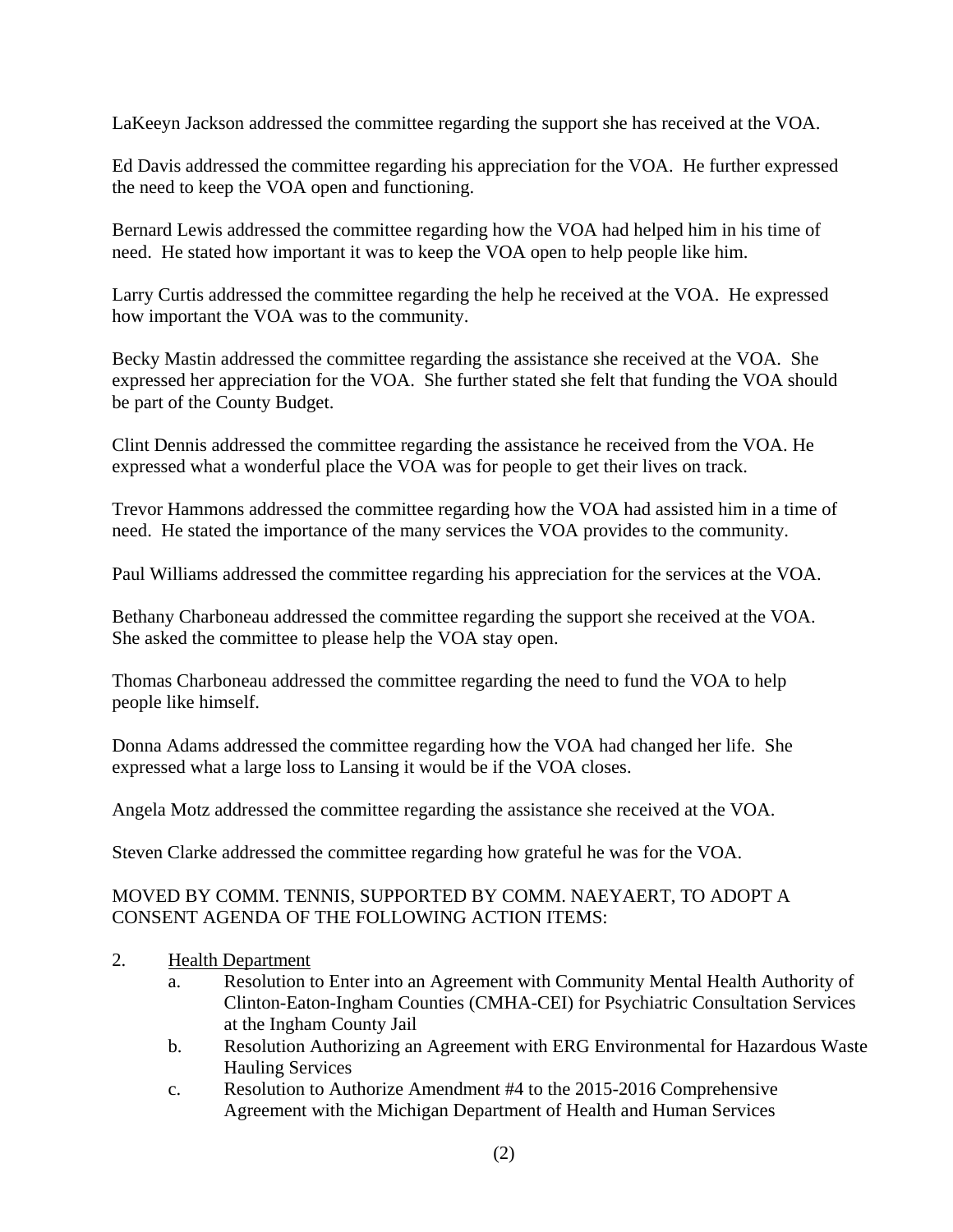- d. Resolution to Authorize Conversion of Three Health Center Nurse Positions to two Health Center Nurse Practitioner Positions
- 3. Controller's Office
	- b. Resolution Supporting the Greater Lansing Homeless Resolution Network
- 4. Board of Commissioners
	- b. Resolution Honoring Don Jacot on his Induction into France's Legion of Honor

THE MOTION CARRIED UNANIMOUSLY. Absent: Commissioner Banas.

THE MOTION TO APPROVE THE ITEMS ON THE CONSENT AGENDA CARRIED UNANIMOUSLY. Absent: Commissioner Banas.

Commissioner Tennis requested that item 4a on the agenda be discussed first.

- 4. Board of Commissioners
	- a. Resolution Authorizing a Supplemental Appropriation to the 2016 Agreement with Volunteers of America for the New Hope Day Shelter Program

MOVED BY COMM. TENNIS, SUPPORTED BY COMM. HOPE, TO APPROVE THE RESOLUTION AUTHORIZING A SUPPLEMENTAL APPROPRIATION TO THE 2016 AGREEMENT WITH VOLUNTEERS OF AMERICA FOR THE NEW HOPE DAY SHELTER PROGRAM.

Commissioner Tennis thanked the public for their testimony. He stated that the County had been supporting the VOA with a \$30,000 contract. He further stated that due to a shortfall in the VOA budget this request for additional funding appeared to be a remedy to an acute issue. He stated there was some risk dipping into the Contingency Fund, but indicated this is an emergency situation. He stated this money could be allocated now and then revisited during the standard budget process.

Commissioner Nolan stated that she was very impressed by everyone who spoke today and by the work done at the VOA. She further stated she was glad the VOA was available to the community. She encouraged the VOA staff to apply for the annual grants. She inquired as to what other organizations the VOA had approached for help. She stated that the County budget was facing significant shortfalls this year.

Commissioner Hope asked if the requested financial information was received.

Mr. Cypher indicated that it was received.

Commissioner Hope stated that the Department of Human Services (DHS) Foster Care Fund could request approximately \$175,000 from the Contingency Fund for an ongoing issue.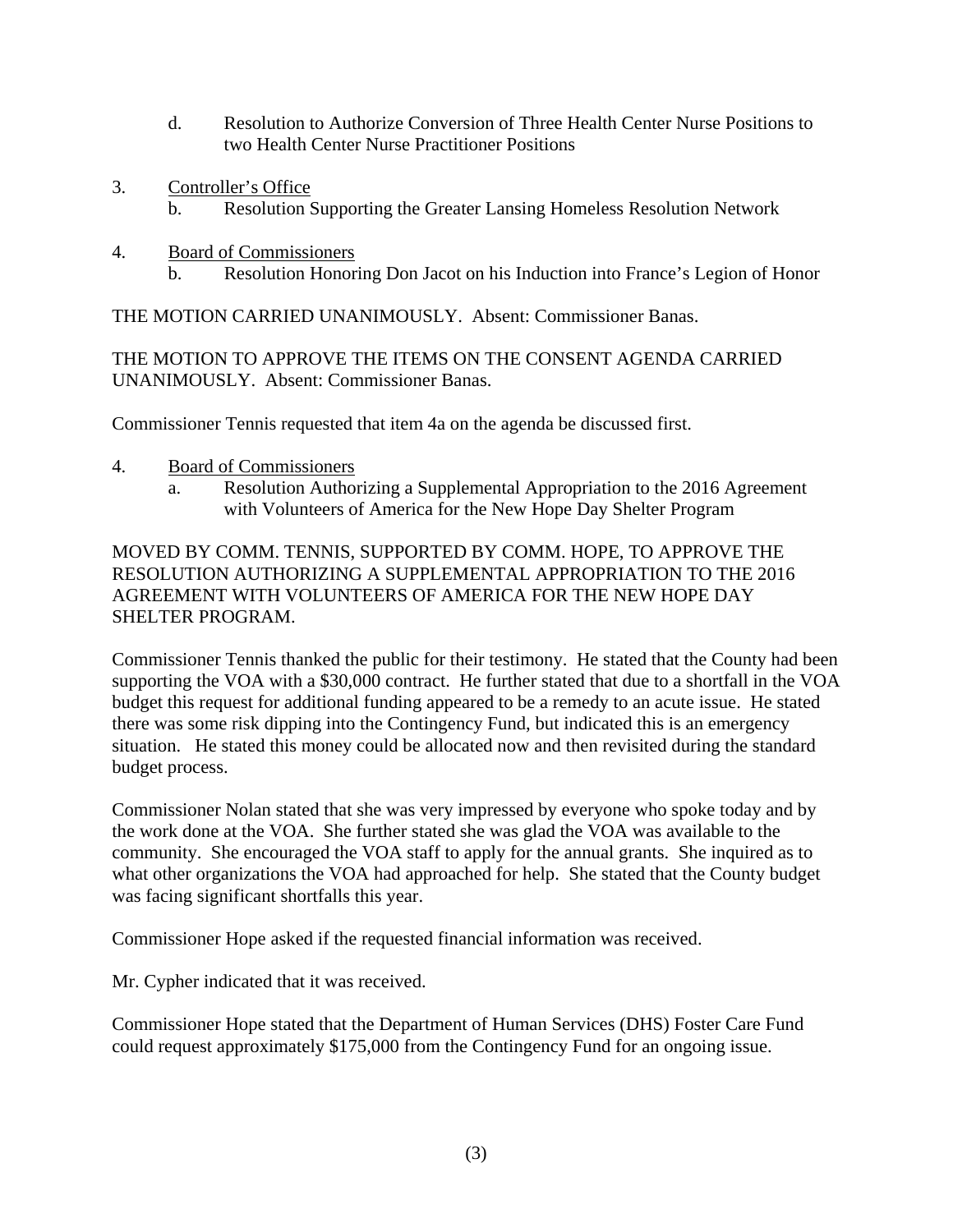Mr. Cypher stated that DHS was currently conducting and audit and that amount could go higher.

Commissioner Naeyaert stated that she was impressed by all the speakers. She expressed her appreciation for the VOA. She stated that she was concerned though about the County budget deficit and worried about taking money from the Contingency Fund. She further stated that if this resolution passed the Contingency Fund would need to be closed for all other agencies.

Commissioner Koenig inquired as to what emergency situation the VOA was facing. She further inquired if these issues were local or statewide.

Patrick Patterson, VOA Executive Vice President, stated that this was both a local and statewide crisis. He further stated that the VOA was struggling and that their needs had outpaced any fundraising efforts. He reviewed the presentation accompanying the VOA request.

Commissioner Koenig asked what the difference was with this year and why this specific amount was needed.

Mr. Patterson reviewed the reasons for the shortfall.

Commissioner Koenig questioned what would happen if the VOA did not receive this money.

Mr. Patterson indicated this issue would go before his Board of Directors and that some tough decisions would need to be made.

Commissioner Koenig asked why the New Hope Day Shelter Program was the focus.

Mr. Patterson stated that the County had a previous relationship with the New Hope Shelter.

Commissioner Koenig inquired as to why requested financials were not received until now. She further inquired as to who else the VOA had approached for assistance.

Mr. Cypher indicated that the VOA staff was not aware of the committee deadlines to submit the financials.

Mr. Patterson stated that they were talking to anybody and everybody, including the City of Lansing and the State of Michigan. He further stated they were limited on time.

Chairperson McGrain stated that he received the VOA Annual Report in the mail and it outlined a profit for 2015.

Mr. Patterson indicated that a Veterans of Foreign Wars post was closed and their assets were seeded to the VOA.

Chairperson McGrain inquired as to what the 2016 fiscal year end would look like.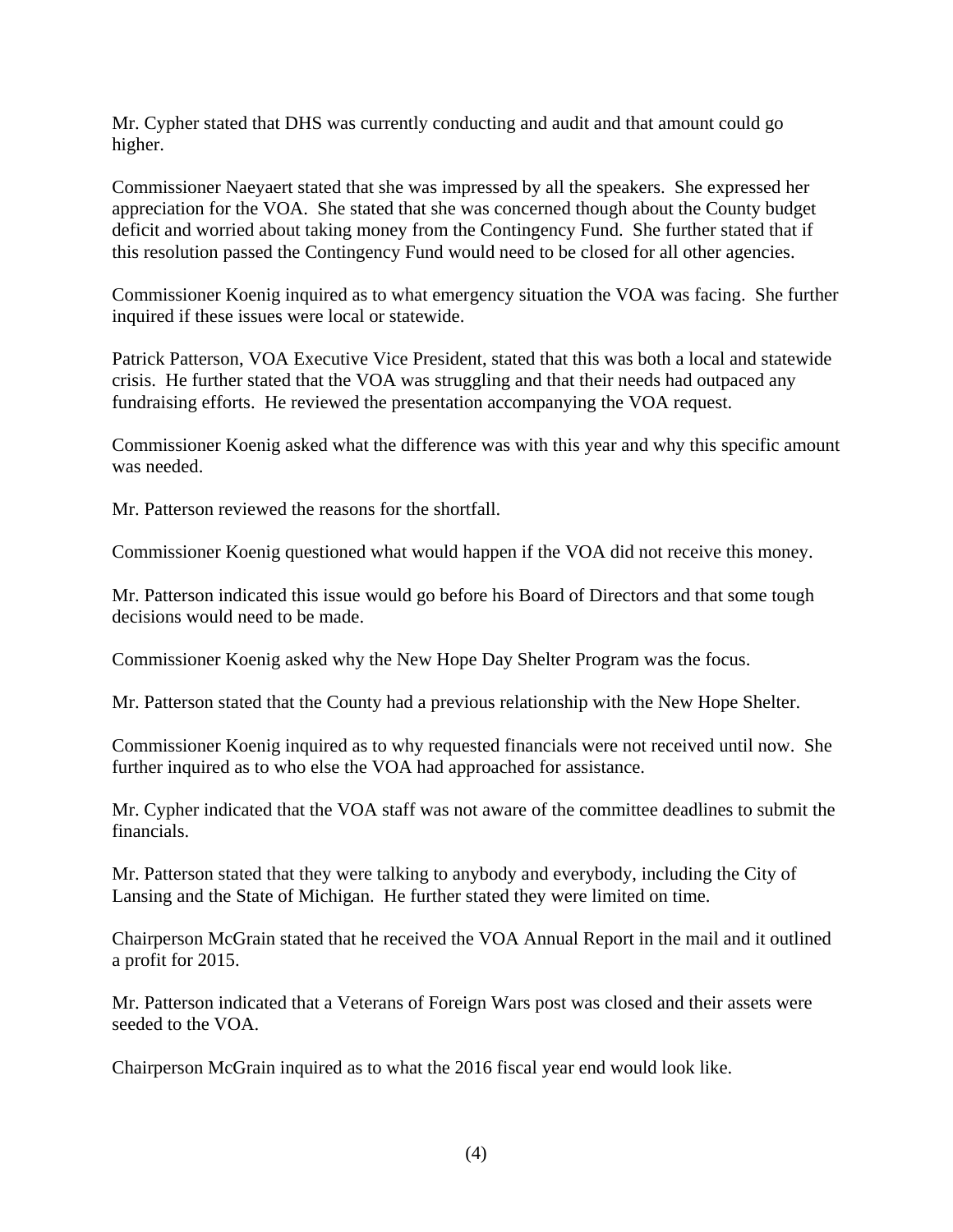Mr. Patterson indicated there would be a loss. He stated that some tough cuts have been made which has reduced their capacity. He further stated his concern that social services for the public would suffer.

Commissioner Naeyaert inquired as to whether the VOA was providing too many services.

Mr. Patterson stated that we have always worn ourselves thin. He further stated that the VOA takes their service mission very seriously.

Commissioner Naeyaert asked if funding is granted to the New Hope Shelter how the other programs offered by the VOA would fare.

The VOA Director of Social Services stated that any cut for the VOA in Lansing would have a devastating effect on the community's most vulnerable population. She further stated that the New Hope Shelter was a place that the homeless could connect to receive all the services offered by the VOA.

Mr. Patterson reviewed the budget after the administration cut was made. He indicated this would be a rebuilding year.

Commissioner Nolan stated that the County funded thirty agencies through its Community Agency Program and that they were all poverty related. She further stated that if money was given to the VOA they would need to open up this process to all the agencies.

Mr. Patterson stated that the VOA was much bigger than other agencies.

Commissioner Hope stated that, despite concerns regarding the Contingency Fund and budget deficit, she would be voting yes. She further stated that it seemed like a relatively small amount of money that could have a huge effect. She further stated this aligned with the County's mission of meeting the basic needs of its people.

Commissioner Koenig stated the difference between the VOA and other organizations was that the VOA was an agency of last resort. She further stated that she could not stand the idea of these services not being available.

Chairperson McGrain expressed frustration that there is not enough money available from the State to fund these types of programs. He stated the County is having its own budget crisis. He indicated he would be willing to allocate a lower amount to VOA from the Contingency Fund.

Discussion.

MOVED BY COMM. NAEYAERT, SUPPORTED BY COMM. NOLAN, TO AMEND THE RESOLUTION AS FOLLOWS:

THEREFORE BE IT RESOLVED, that the Ingham County Board of Commissioners hereby approves an additional **\$60,000 \$30,000** to the 2016 contract with Volunteers of America for the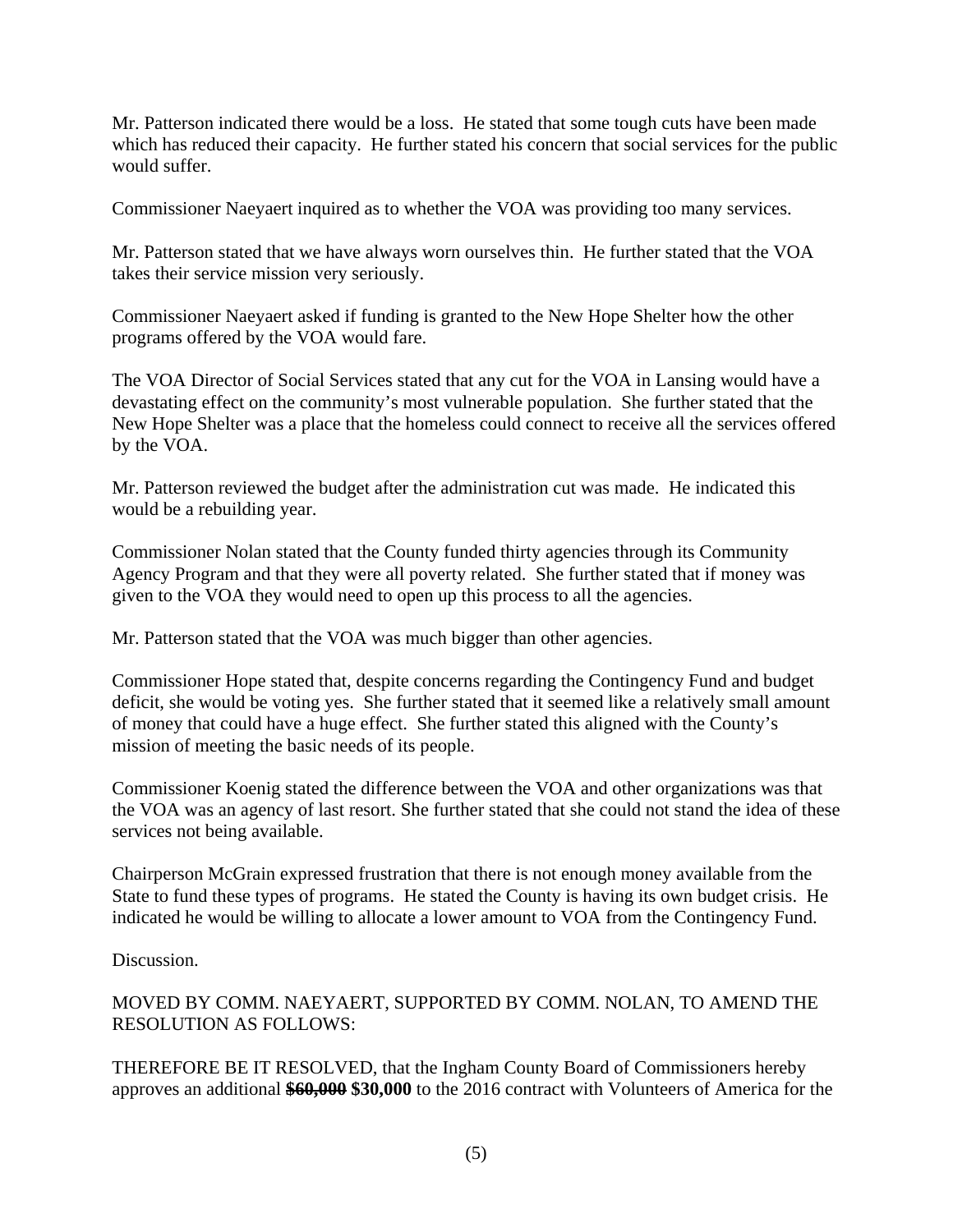New Hope Day Shelter Program for the period of January 1, 2016 – December 31, 2016 for services to Ingham County residents.

BE IT FURTHER RESOLVED, that the Controller/Administrator is authorized to appropriate **\$60,000 \$30,000** from the 2016 Contingency Fund for this purpose.

## **BE IT FURTHER RESOLVED, that the Ingham County Board of Commissioners agrees to consider increasing the amount paid for these services as a part of the County's budget process in future years.**

Commissioner Tennis stated that he believed Commissioner Naeyaert's intention, in striking thru a portion of the resolution, was not to prohibit the VOA from requested additional funding in the future.

Commissioner Naeyaert stated that she was not trying to prohibit a future request. She further stated that she did not want to lock the County, at this time, into increasing the amount.

Commissioner Tennis clarified what the amendment would do.

Discussion.

THE MOTION CARRIED UNANIMOUSLY. Absent: Commissioner Banas.

THE MOTION, AS AMENDED, CARRIED UNANIMOUSLY. Absent: Commissioner Banas.

Chairperson McGrain requested that the amended resolution be placed on the Finance Committee agenda.

#### 1. Facilities Department

b. Resolution Authorizing Entering into a Contract with RNA Facilities Management for Janitorial Services at the Human Services Building, Grady Porter Building, Veterans Memorial Courthouse, The Willow Clinic, Ingham County Family Center, Well Child Clinic, The 911 Dispatch Center, Forest Community Health Center, 55<sup>th</sup> District Court, Drain Office and the Road Department

MOVED BY COMM. TENNIS, SUPPORTED BY COMM. KOENIG, TO APPROVE THE RESOLUTION AUTHORIZING ENTERING INTO A CONTRACT WITH RNA FACILITIES MANAGEMENT FOR JANITORIAL SERVICES AT THE HUMAN SERVICES BUILDING, GRADY PORTER BUILDING, VETERANS MEMORIAL COURTHOUSE, THE WILLOW CLINIC, INGHAM COUNTY FAMILY CENTER, WELL CHILD CLINIC, THE 911 DISPATCH CENTER, FOREST COMMUNITY HEALTH CENTER, 55TH DISTRICT COURT, DRAIN OFFICE AND THE ROAD DEPARTMENT.

Commissioner Hope asked why this particular contract was being recommended and why the service could not be done in-house.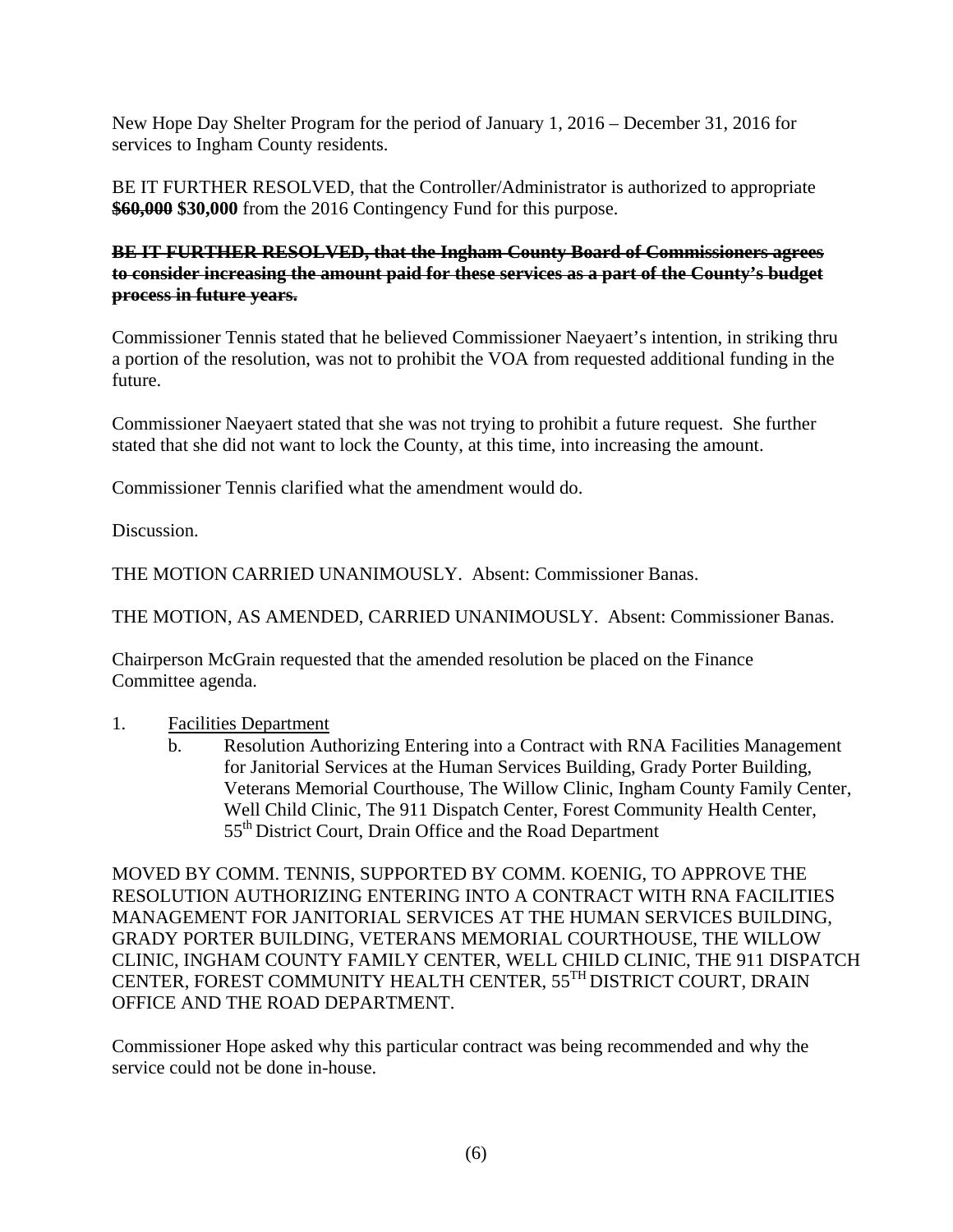Rick Terrill, Facilities, Director stated that it was more expensive to have the service done inhouse as opposed to contracting the services out. He further stated that an extensive evaluation process was used to select a vendor. He indicated that the lowest bidder did not adhere to the Request for Proposal (RFP). He stated that the preferred vendor had been given an excellent recommendation by Washtenaw County and that they have the staffing structure to accommodate the County's account.

Commissioner Hope asked if there would be a savings by switching from the County's current vendor.

Mr. Terrill stated that there would be a savings with the new vendor. He further stated that there had been a lot of challenges with the current vendor.

Commissioner Hope asked if the Living Wage Policy applied.

Mr. Cypher and Mr. Terrill both indicated it did.

Discussion.

THE MOTION CARRIED UNANIMOUSLY. Absent: Commissioner Banas.

- 3. Controller's Office
	- a. Selection of Representative to Serve on Ingham Health Plan Board of Directors

MOVED BY COMM. TENNIS, SUPPORTED BY COMM. NAEYAERT, TO APPOINT COMMISSIONER NOLAN AS THE REPRESENTATIVE TO SERVE ON INGHAM HEALTH PLAN BOARD OF DIRECTORS.

THE MOTION CARRIED UNANIMOUSLY. Absent: Commissioner Banas.

- 3. Controller's Office
	- c. Discussion and Approval of Ingham County Strategic Plan

# MOVED BY COMM. TENNIS, SUPPORTED BY COMM. KOENIG, TO ADOPT THE CHANGES MADE BY THE LAW AND COURTS COMMITTEE TO THE INGHAM COUNTY STRATEGIC PLAN.

Commissioner Hope stated that the document seemed very flat.

THE MOTION CARRIED UNANIMOUSLY. Absent: Commissioner Banas.

# Announcements

Commissioner Hope stated that the Tri-County signing ceremony was being held at 11:00 a.m. on Wednesday, June 8<sup>th</sup> at the Lansing Regional Chamber of Commerce.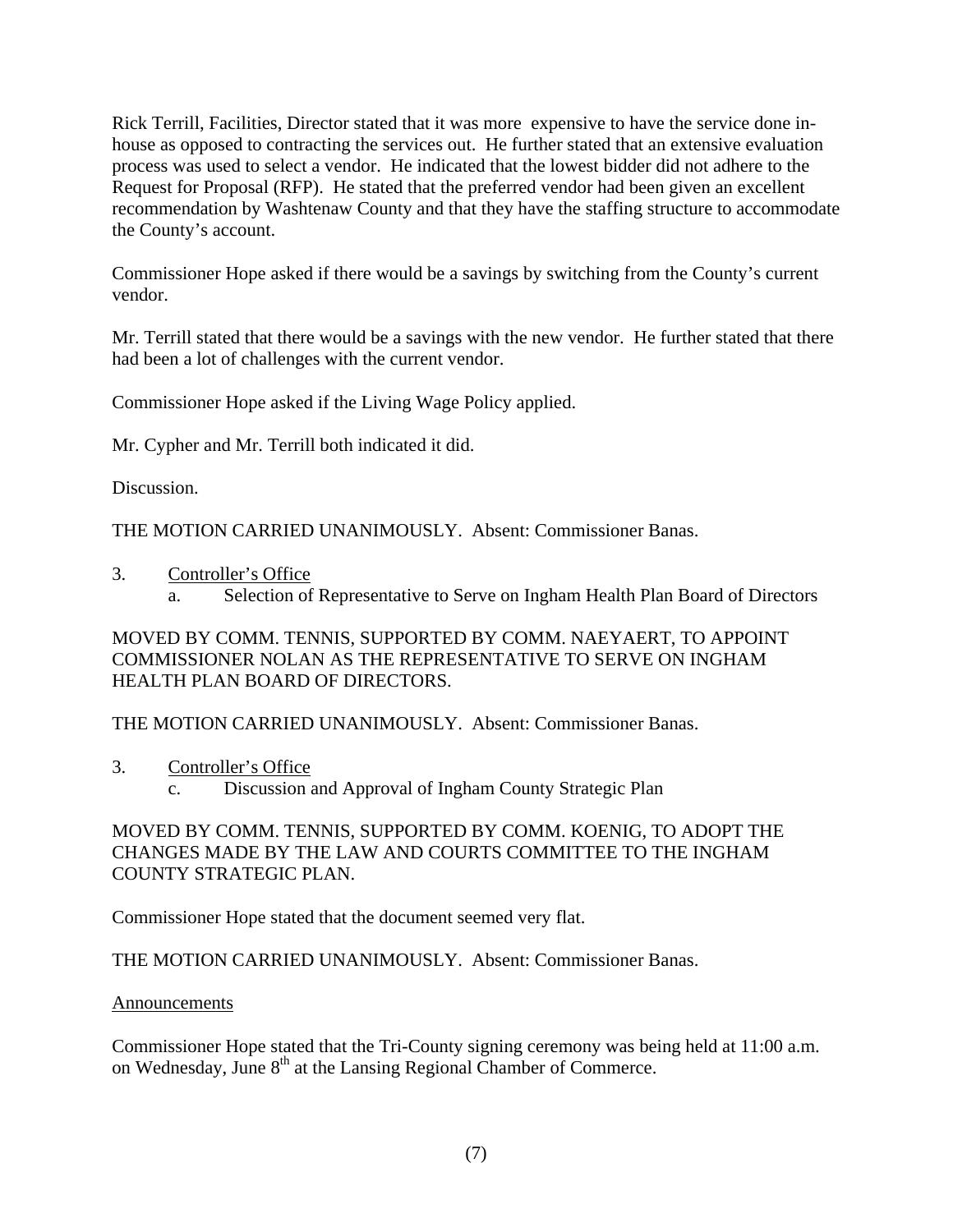# Public Comment

None.

Adjournment

The meeting was adjourned at 8:04 p.m.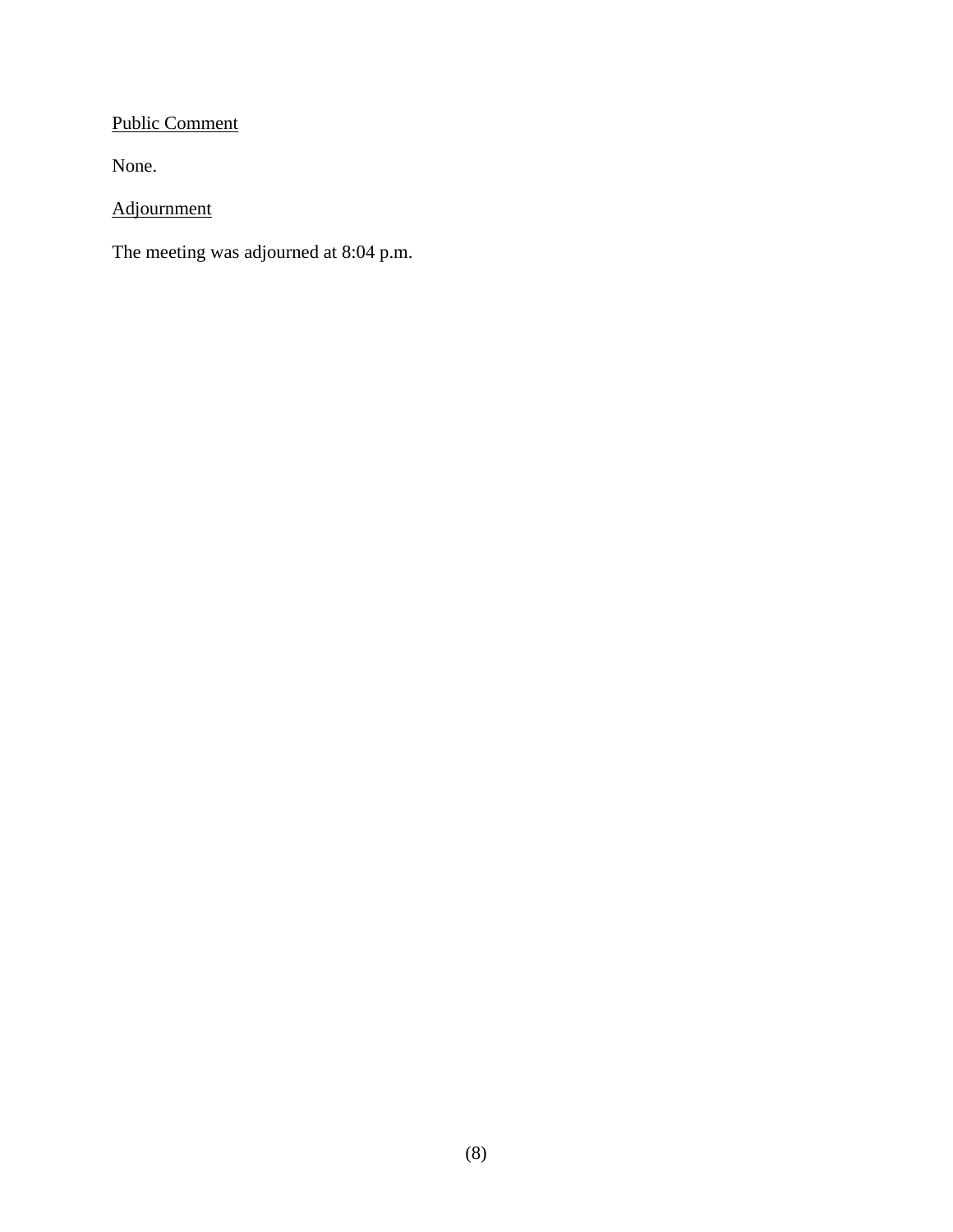# **JUNE 20, 2016 HUMAN SERVICES AGENDA STAFF REVIEW SUMMARY**

# **ACTION ITEMS: The Deputy Controller is recommending approval of the following resolutions:**

# *1. Health Department*

*b. Resolution to Authorize a 2015-2016 AmeriCorps Grant Extension*  This resolution authorizes an extension of the 2015-2016 AmeriCorps Grant. Originally set to expire on September 30, 2016, the new expiration date will be February 8, 2017. All other terms and conditions of the grant agreement remain unchanged.

*c. Resolution to Authorize a 2016-2017 Agreement with the City of Lansing*  This resolution authorizes an agreement with the City of Lansing to accept \$65,000 in funds to support public health services for Lansing residents for the period of July 1, 2016 through June 30, 2017.

*d. Resolution Authorizing an Amendment to the Service Agreement with Televox Software, Inc.* This resolution amends an existing service agreement with TeleVox Software, Inc. (TSI) that authorizes TSI to send appointment reminders to patients of the Ingham Community Health Centers (ICHC) and Immunization Services. Currently, appointment reminders for these offices are completed during business hours based on staff availability. The agreement will run from July 1, 2016 through June 31, 2019 at an estimated additional cost of \$12,000 annually.

- *e. Resolution Authorizing an Agreement with Rite Aid Corporation, for 340B Prescription Drug Services*
- *f. Resolution Authorizing an Agreement with NEC Networks, LLC dba Capturerx, for 340B Prescription Third Party Administrator Services*

These two companion resolutions authorize contracts with Rite Aid Pharmacies and their preferred Third Party Administrator (TPA) Capture RX for participation in the Health Resources and Services Administration (HRSA) 340B drug discount program. The 340B initiative is a Federal program that requires pharmaceutical manufacturers to sell drugs to eligible providers at a discount for outpatient use. The costs of this agreement will be fully covered by fees collected from commercial insurance payers. No Ingham County funds will be required to pay any expenses related to the program. The Capture RX analysis of the previous 12 months of Rite Aid filled commercial prescriptions shows an estimated \$172,860 in revenue had the Health Department been able to fully participate in the program during that time. Rite Aid represents approximately 21% of the prescriptions electronically filed by ICHC. The Health Department has included a memorandum in the agenda packet that describes the 340B Program in more detail. This program does not fit neatly within Ingham County purchasing policies and RFP procedures. See Health Department memorandum for more detail.

# **OTHER ITEMS:**

- *1. Health Department* 
	- *g. Discussion: Status of the Community Health Center Fund*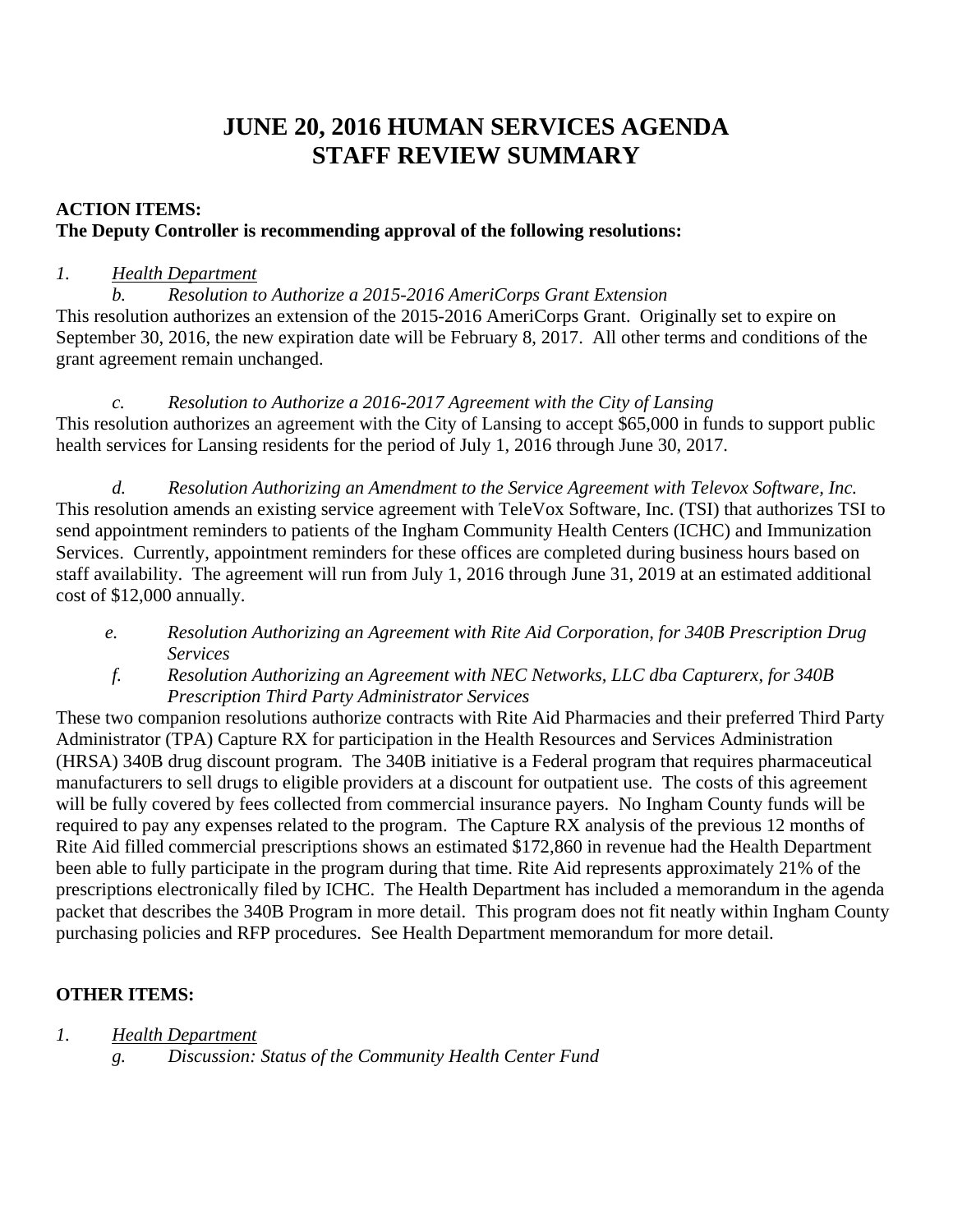<span id="page-10-0"></span>**TO:** Board of Commissioners, Human Services, and Finance Committees

**FROM:** Linda Vail, MPA Health Officer

**DATE:** June 2, 2016

**SUBJECT:** Resolution to Authorize 2015-2016 AmeriCorps Grant Extension

For the meeting agenda of June 28, 2016

#### **BACKGROUND**

Following a successful 2014-2015 grant year, the Michigan Department of Health and Human Services (MDHHS) granted the Ingham County Health Department (ICHD), on behalf of the Power of We Consortium, a new AmeriCorps Program grant of \$164,762 for the 2015-2016 fiscal year. This was the first program year of a new 3-year funding cycle, with competitive funding for the 2015-2016 program year. Due to the late addition of a member, the Michigan Community Service Commission (MCSC) has requested that ICHD amend the original agreement approved on August 25, 2015 in Resolution # 15-321 to reflect a term of October 1, 2015 through February 8, 2017 rather than October 1, 2015 through September 30, 2016. All other terms remain the same.

# **ALTERNATIVES**

 $N/A$ 

# **FINANCIAL IMPACT**

All financial terms of the original agreement approved on August 25, 2015 in Resolution # 15-321 remain the same. The only change is the end date of the agreement. The grant amount offered by MDHHS includes \$67,579 (salary and fringe) for the full-time coordinator, plus staff training/travel; and partial AmeriCorps member support.

The grant requires a match.

|       | Amount  | Percent  |
|-------|---------|----------|
| Grant | 164,762 | 58%      |
| Match | 117,989 | $42\% *$ |
| Total | 282,751 |          |

\*Grant guidelines direct applicants to hold the MDHHS share at less than \$13,300 per member. Our match put the MDHHS share of our application at \$13,025 per member.

The match is drawn from:

1) cash contributions from the external host sites totaling \$107,500;

2) existing salary and fringe used as match of \$3,628; and

3) indirect costs used as match of \$6,861.

# **OTHER CONSIDERATIONS**

N/A

# **RECOMMENDATION**

Based on the information presented, I respectfully recommend approval of the attached resolution to support the extension of this grant from the Michigan Department of Health and Human Services for the first year of this AmeriCorps Program to the new expiration date of February 8, 2017.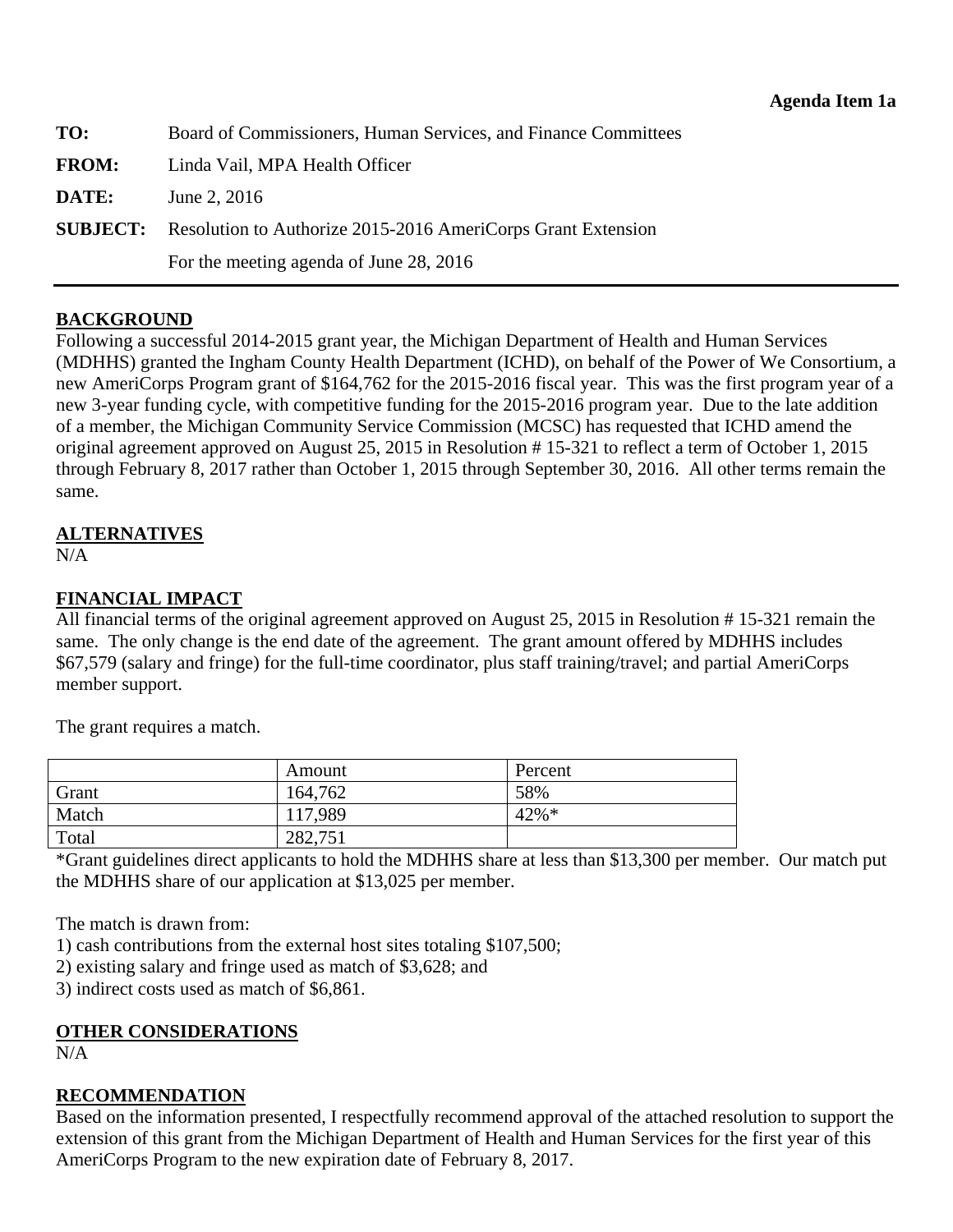# AGREEMENT NUMBER: MACF16-33357 **AMENDMENT NUMBER: 1**

#### **Between** THE STATE OF MICHIGAN DEPARTMENT OF HEALTH AND HUMAN SERVICES

And

| GRANTEE         | Ingham County Health Department |                                                    |  |
|-----------------|---------------------------------|----------------------------------------------------|--|
| GRANTEE ADDRESS |                                 | 5303 S. Cedar Street, Lansing, Michigan 48911-3800 |  |
| ' GRANTEE EMAIL |                                 | avillanueva@ingham.org                             |  |

| $\sim$ $\sim$ $\sim$ $\sim$<br><sup>ㅜ</sup> ADMINIS.<br>Δſ<br>◡<br>האר<br>$\sim$ | $\Lambda$ 1<br>⊏MAIL                               |
|----------------------------------------------------------------------------------|----------------------------------------------------|
| lush-Witt?<br>ل arole:                                                           | ∵wittc@m، <sub>ت</sub><br>nichigan.gov<br>ันร<br>∽ |

| <b>AGREEMENT SUMMARY</b>                 |  |                                             |              |                         |  |                       |
|------------------------------------------|--|---------------------------------------------|--------------|-------------------------|--|-----------------------|
| SERVICE DESCRIPTION                      |  | Volunteer Service, Recruitment & Engagement |              |                         |  |                       |
| GEOGRAPHIC AREA<br>Ingham County         |  |                                             |              |                         |  |                       |
| INITIAL EFFECTIVE DATE   October 1, 2015 |  |                                             |              | CURRENT EXPIRATION DATE |  | l September 30, 2016. |
| l CURRENT AGREEMENT VALUE                |  |                                             | \$163,047.00 |                         |  |                       |
| AGREEMENT TYPE   Actual Cost             |  |                                             |              |                         |  |                       |

| <b>AMENDMENT DESCRIPTION</b> |                 |  |                                   |              |                                                                          |                  |  |
|------------------------------|-----------------|--|-----------------------------------|--------------|--------------------------------------------------------------------------|------------------|--|
| EXTEND EXPIRATION DATE       |                 |  | ⊠ YES                             | NO.          | NEW EXPIRATION DATE                                                      | February 8, 2017 |  |
| AMENDMENT AMOUNT             |                 |  |                                   |              | ESTIMATED REVISED AGGREGATE AGREEMENT VALUE                              |                  |  |
|                              | <b>INCREASE</b> |  | $\overline{\phantom{x}}$ DECREASE | \$163,047.00 |                                                                          |                  |  |
| NATURE OF CHANGE             |                 |  |                                   |              | This amendment is to extend the agreement for member service completion. |                  |  |

The undersigned have the lawful authority to bind the Grantee and the Michigan Department of Health and Human<br>Services (MDHHS) to the terms set forth in this Agreement.

#### FOR THE GRANTEE:

Ingham County Health Department

Grantee

Signature of Director or Authorized Designee

**Print Name** 

#### FOR THE STATE:

MICHIGAN DEPARTMENT OF HEALTH AND HUMAN **SERVICES** 

Signature of Director or Authorized Designee

Kim Stephen

Print Name

Date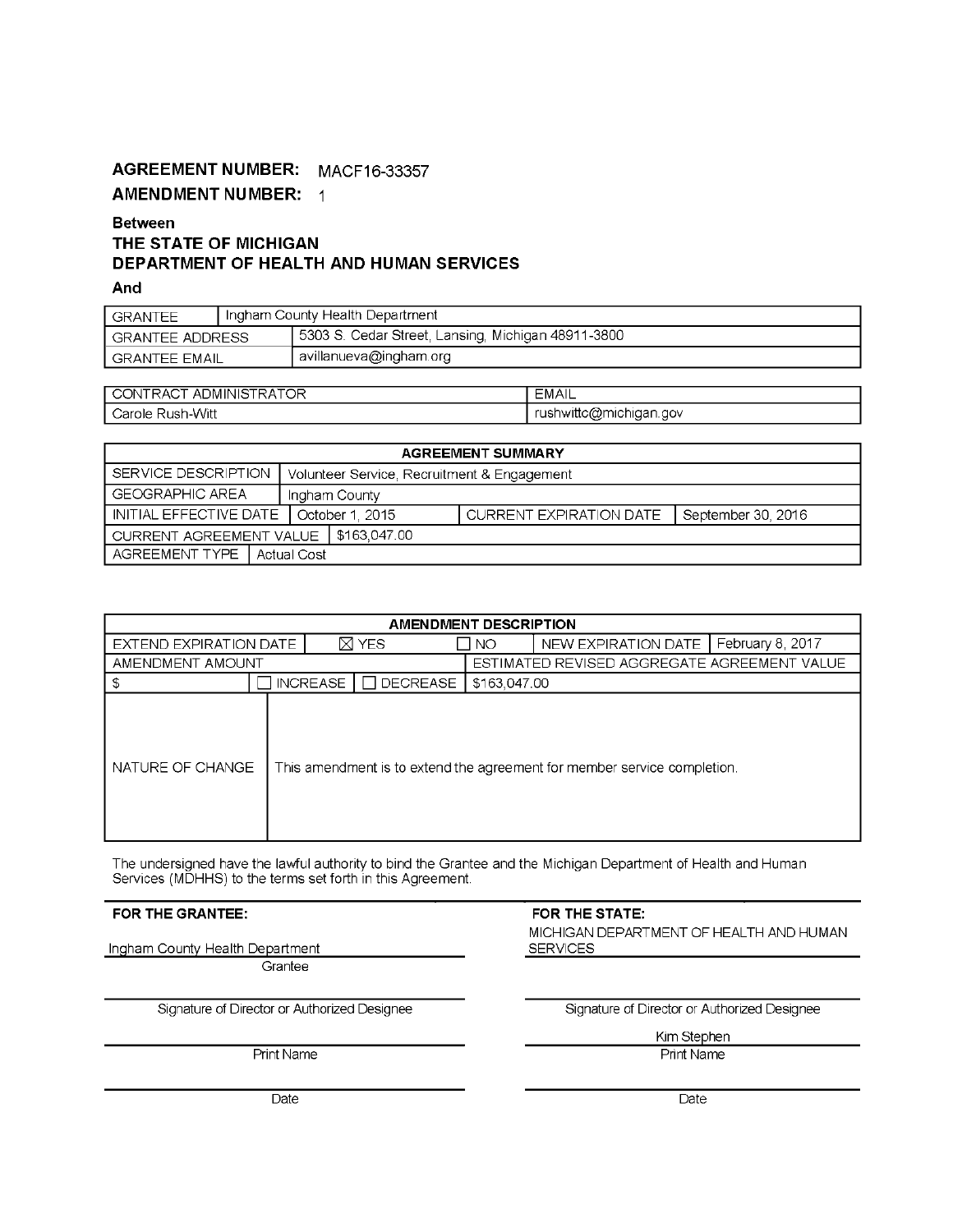| Agreement Number: | MACF16-33357 |
|-------------------|--------------|
| Amendment Number: |              |

|                             | <b>Agreement Period</b>                  |          |                                                |               |  |
|-----------------------------|------------------------------------------|----------|------------------------------------------------|---------------|--|
| Year 1                      | October 1, 2015 through February 8, 2017 |          |                                                | \$163,047.00  |  |
|                             | Total Amount:                            |          |                                                | \$163,047.00  |  |
|                             | Check all agreement years                |          | $\boxtimes$ Year 1 $\Box$ Year 2 $\Box$ Year 3 |               |  |
| affected by this amendment: |                                          | l Year 4 | □ Year 5                                       | $\Box$ Year 6 |  |

Annual Agreement Value: \$163,047.00

#### **STATE OF MICHIGAN DEPARTMENT OF HEALTH AND HUMAN SERVICES**

WHEREAS, the Michigan Department of Health and Human Services (hereinafter referred to as "MDHHS") entered into a contractual Agreement effective October 1, 2015, with Ingham County Health Department (hereinafter referred to as "Grantee"), having a mailing address of 5303 S. Cedar Street, Lansing, Michigan 48911-3800, for the provision of certain services as set forth therein; and,

WHEREAS, it is mutually desirable to MDHHS and to the Grantee to amend the aforesaid Agreement.

THEREFORE, in consideration of the promises and mutual covenants hereinabove and hereinafter contained, the parties hereto agree to the following amendment of said Agreement. This amendment shall be attached to the Agreement, said Agreement being hereby reaffirmed and made a part hereof.

#### **Article I**

This amendment shall be effective on the date of MDHHS signature.

#### **Article II**

The end date of the Agreement shall be changed from September 30, 2016 to February 8, 2017. The dollar amount of the Agreement shall remain the same.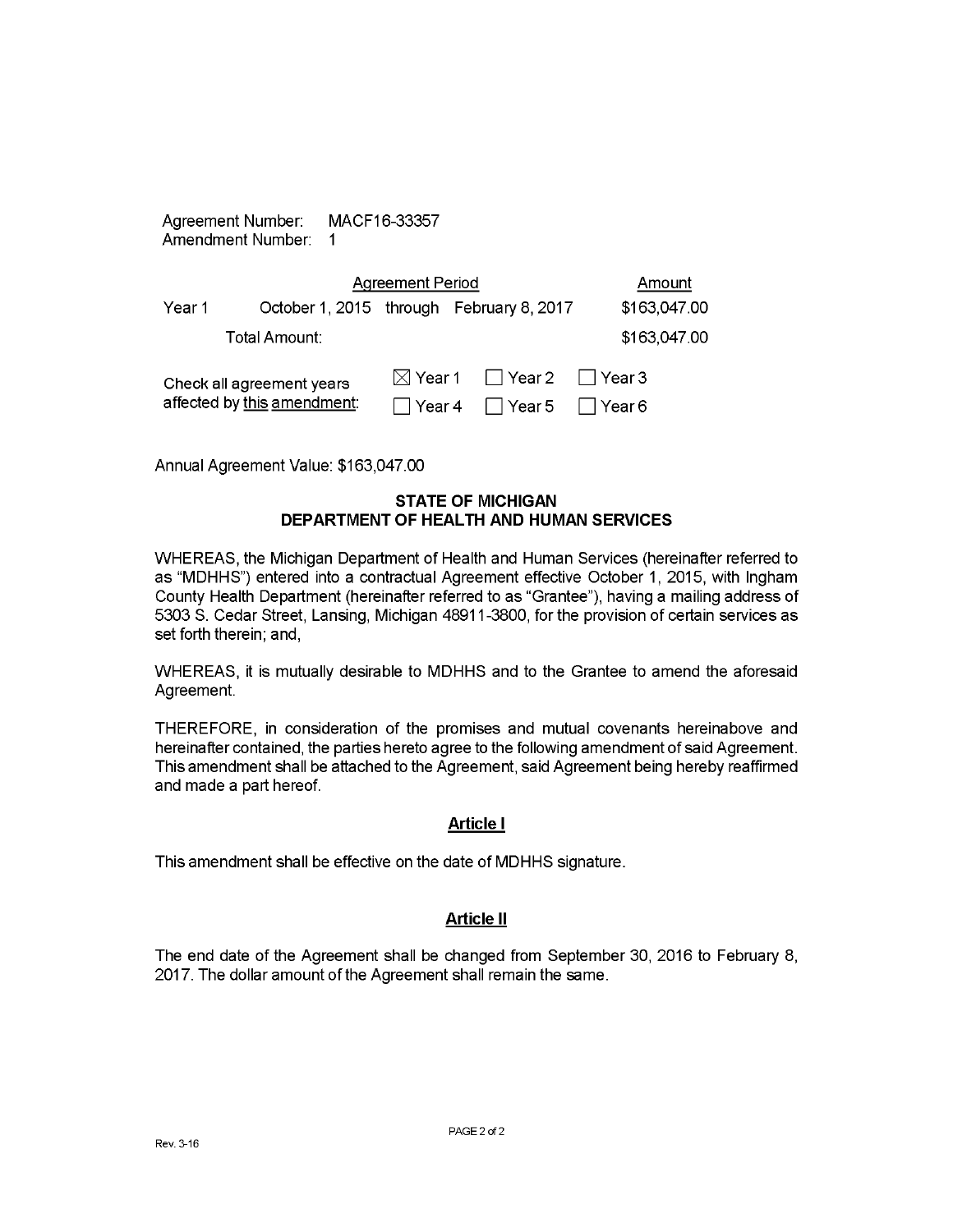Introduced by the Human Services and Finance Committees of the:

# INGHAM COUNTY BOARD OF COMMISSIONERS

## **RESOLUTION TO AUTHORIZE A 2015-2016 AMERICORPS GRANT EXTENSION**

WHEREAS, following a successful 2014-2015 grant year, the Michigan Department of Health and Human Services (MDHHS) granted the Ingham County Health Department (ICHD), on behalf of the Power of We Consortium, a new AmeriCorps Program grant of \$164,762 for the 2015-2016 fiscal year; and

WHEREAS, this was the first program year of a new 3-year funding cycle, with competitive funding for the 2015-2016 program year; and

WHEREAS, due to the late addition of a member, the Michigan Community Service Commission (MCSC) has requested that ICHD amend the original agreement approved on August 25, 2015 in Resolution # 15-321 to reflect a term of October 1, 2015 through February 8, 2017 rather than October 1, 2015 through September 30, 2016; and

WHEREAS, all other terms remain the same; and

WHEREAS, the Health Officer has recommended that the Board of Commissioners accept the AmeriCorps grant agreement amendment.

THEREFORE BE IT RESOLVED, that the Board of Commissioners accepts MCSC request to amend the original agreement approved on August 25, 2015 in Resolution # 15-321 to reflect a term of October 1, 2015 through February 8, 2017 rather than October 1, 2015 through September 30, 2016.

BE IT FURTHER RESOLVED, all other terms remain the same.

BE IT FURTHER RESOLVED, that the Controller/Administrator is authorized to amend the Health Department's budget.

BE IT FURTHER RESOLVED, that the Board Chairperson is authorized to sign any grant award documents, and any host site and member agreements, after review by the county attorney.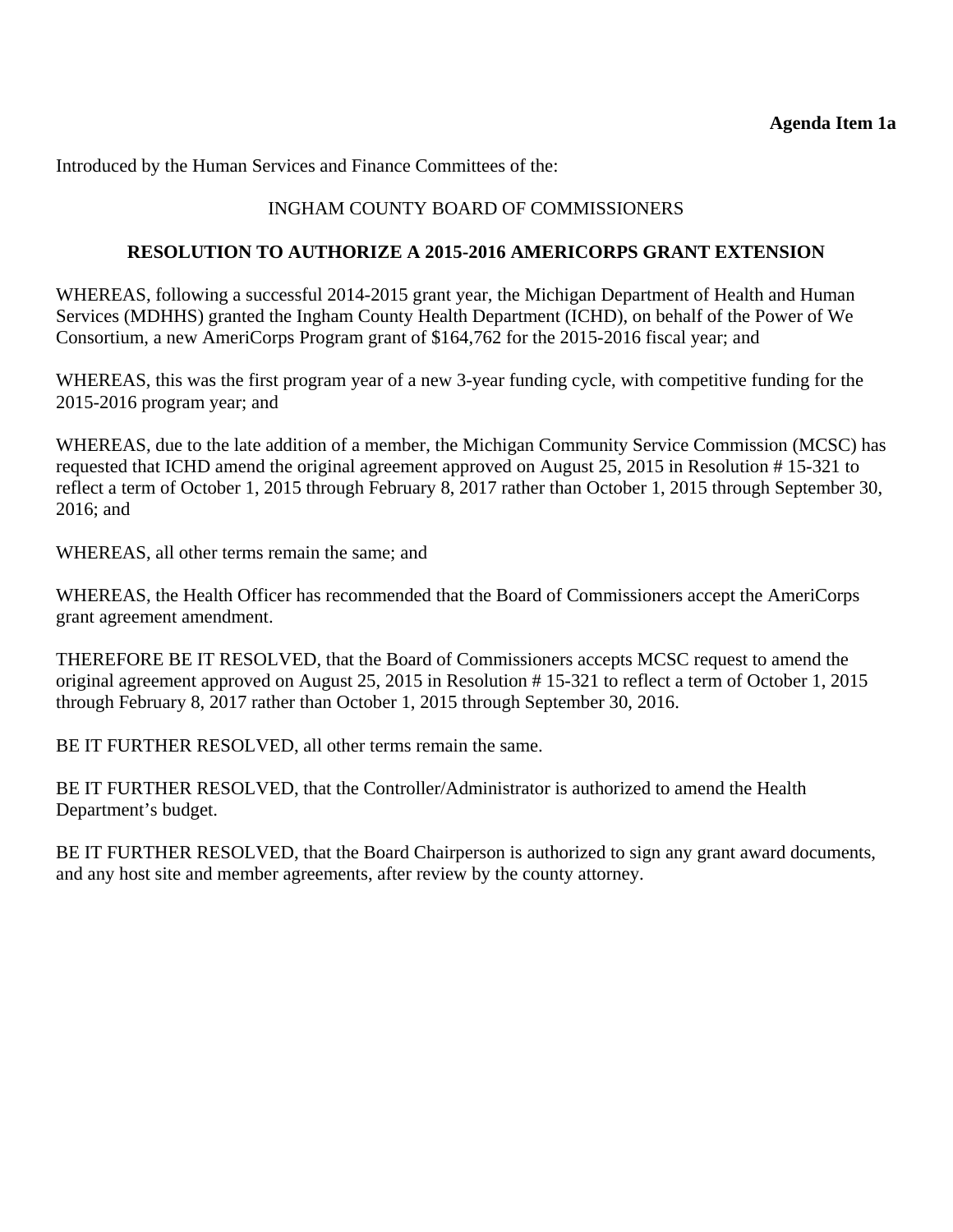<span id="page-14-0"></span>

| TO:          | Board of Commissioners Human Services & Finance Committees   |
|--------------|--------------------------------------------------------------|
| <b>FROM:</b> | Linda S. Vail, MPA, Health Officer                           |
| DATE:        | June. 2016                                                   |
|              | <b>SUBJECT:</b> 2016-2017 Agreement with the City of Lansing |
|              | For the meeting agenda of $6/20/16$                          |

#### **BACKGROUND**

For several years, the City of Lansing has provided financial support for various services provided by or through the Ingham County Health Department (ICHD) that benefit Lansing residents. The City of Lansing would like to continue providing this support for 2016-17. Supported services will include the following:

- 1. \$11,000 to support the position of a nurse in the Adult Health Center.
- 2. \$42,000 to support the Day Care Scholarship Program. This funding will consist of \$35,000 in scholarship monies and \$7,000 for an Early Childhood Consultant in the Office for Young Children which will administer the scholarships. Approximately 80 low-income families will benefit from this program.
- 3. \$12,000 to support counseling and psychological treatment for youth in families affected by the sexual abuse of children. The youth are identified by ICHD, the Department of Social Services, Probate Court, and other community agencies. If there is no other source of assistance, the youth are referred to the Lead Counselor at the High Risk Adolescent Program at Willow Plaza Services who makes referrals to psychologists or counselors who provide treatment at a discounted rate. The City has allocated \$10,000 for psychological services for 25 youth and \$2,000 toward the salary of the Lead Counselor.

#### **ALTERNATIVES**

N/A

# **FINANCIAL IMPACT**

Acceptance of the \$65,000 in proposed funding helps ICHD maintain services it may otherwise be unable to provide. These funds have been included in the 2016-17 budget.

#### **OTHER CONSIDERATIONS**

 $N/A$ 

# **RECOMMENDATION**

Based on the information presented, I respectfully recommend approval of the attached resolution to authorize an agreement with the City of Lansing to accept \$65,000 in funds to support public health services for Lansing residents for the period of July 1, 2016 through June 30, 2017.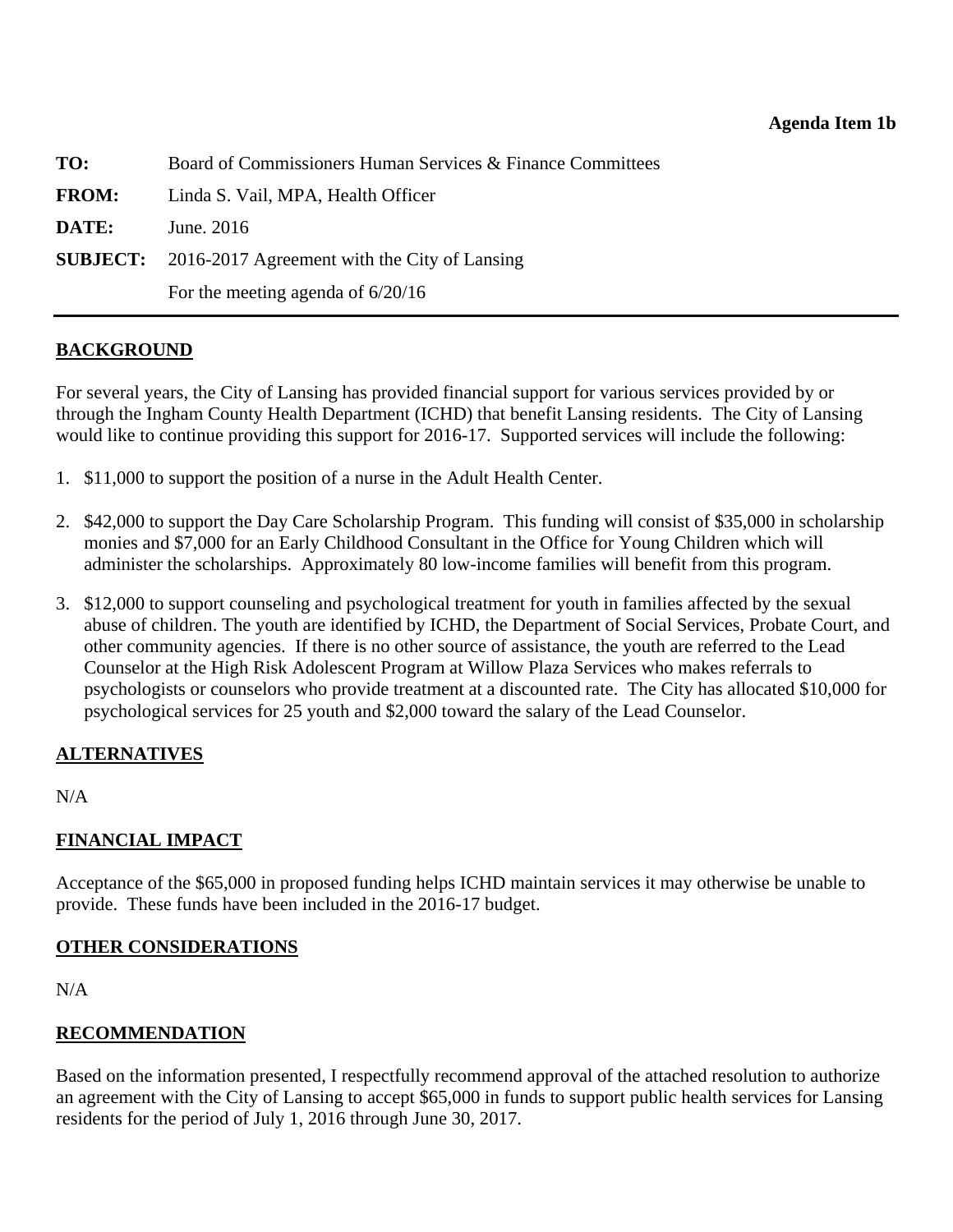# **Agenda Item 1b**

Introduced by the Human Services and Finance Committees of the:

# INGHAM COUNTY BOARD OF COMMISSIONERS

# **RESOLUTION TO AUTHORIZE A 2016-2017 AGREEMENT WITH THE CITY OF LANSING**

WHEREAS, the City of Lansing has for many years provided funding to Ingham County Health Department (ICHD) to help support public health services for City of Lansing residents; and

WHEREAS, the City of Lansing is proposing to provide \$65,000 in funding for the 2016-2017 fiscal year; and

WHEREAS, these revenues are anticipated in ICHD's budget request; and

WHEREAS, the Health Officer has recommended that the Board of Commissioners authorize the agreement with the City of Lansing.

THEREFORE BE IT RESOLVED, that the Ingham County Board of Commissioners authorizes an agreement with the City of Lansing to provide financial support to certain services provided by or through ICHD.

BE IT FURTHER RESOLVED, that the period of the agreement shall be July 1, 2016 through June 30, 2017.

BE IT FURTHER RESOLVED, that the City of Lansing shall provide \$65,000 to support the following services:

- 1. Forest Community Health Center \$11,000
- 2. Child Care Scholarship Program \$42,000
- 3. High Risk Adolescent Program \$12,000

BE IT FURTHER RESOLVED, that the Controller/Administrator is authorized to make any necessary budget adjustments consistent with this resolution.

BE IT FURTHER RESOLVED, that the Chairperson of the Board of Commissioners is hereby authorized to sign any necessary contract documents on behalf of the County after approval as to form by the County Attorney.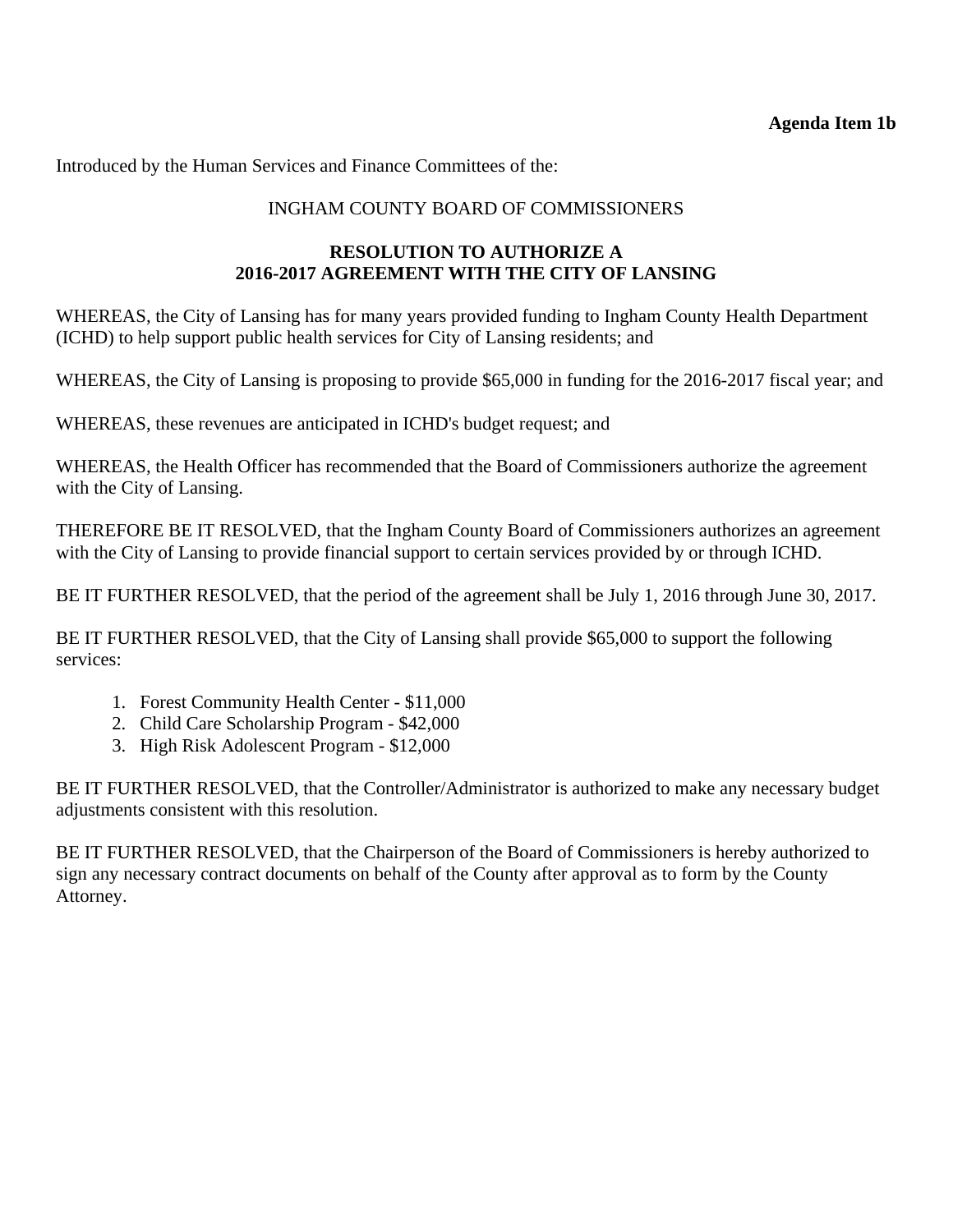<span id="page-16-0"></span>

| TO:          | Board of Commissioners Finance Committee & Human Services Committee            |
|--------------|--------------------------------------------------------------------------------|
| <b>FROM:</b> | Linda S. Vail, MPA, Health Officer                                             |
| DATE:        | June 2, 2016                                                                   |
|              | <b>SUBJECT:</b> Amendment to the Service Agreement with TeleVox Software, Inc. |
|              | For the meeting agenda of June 20, 2016                                        |

#### **BACKGROUND**

The Ingham County Health Department (ICHD) currently contracts with TeleVox Software, Inc. (TSI) to provide laboratory test results for patients of the HIV/STI Prevention Program. ICHD is proposing an amendment to this agreement that authorizes TSI to send appointment reminders to patients of the Ingham Community Health Centers (ICHC) and Immunization Services. Currently, appointment reminders for these offices are completed during business hours based on staff availability. The TSI software will allow patients to be sent reminders in the evenings and on the weekends; it will also allow those reminders to be sent via phone call, email, and text message. This will result in more effective patient communication and an improved patient experience. It should also decrease the rate of missed appointments in these offices which could lead to improved immunization rates and patient health outcomes.

#### **ALTERNATIVES**

N/A

# **FINANCIAL IMPACT**

Funds for this software are included in the FY 2016-17 budgets. The monthly cost for this software is based on the volume of patient reminders sent out. At our current volume of appointments, we estimate an annual cost of approximately \$12,000.00. ICHC will incur 75% of the annual cost and Communicable Disease, which oversees both the HIV/STI Prevention Program and Immunization Services, will incur 25% of the annual cost.

# **OTHER CONSIDERATIONS**

 $N/A$ 

# **RECOMMENDATION**

Based on the information presented, I respectfully recommend approval of the attached resolution to amend the existing service agreement with TSI to include appointment reminders for ICHC and Immunization Services for the period of July 1, 2016 through June 31, 2019 at the rates outlined in TSI's proposal.

| <b>Base System</b>                  | Downloaded Events*<br><b>Per Month</b> | <b>Per Call Charge</b> |  |  |
|-------------------------------------|----------------------------------------|------------------------|--|--|
| <b>House Calls</b>                  | $0 - 5,000$                            | \$0.17                 |  |  |
| (voice, text, email)                | 5,001-10,000                           | \$0.15                 |  |  |
|                                     | $10,001+$                              | \$0.10                 |  |  |
|                                     |                                        |                        |  |  |
| <b>Additional Cost May Include:</b> |                                        |                        |  |  |
| <b>Call Transfers</b>               | \$0.08                                 |                        |  |  |
| Calls > 1 Minute                    | \$0.08 per minute                      |                        |  |  |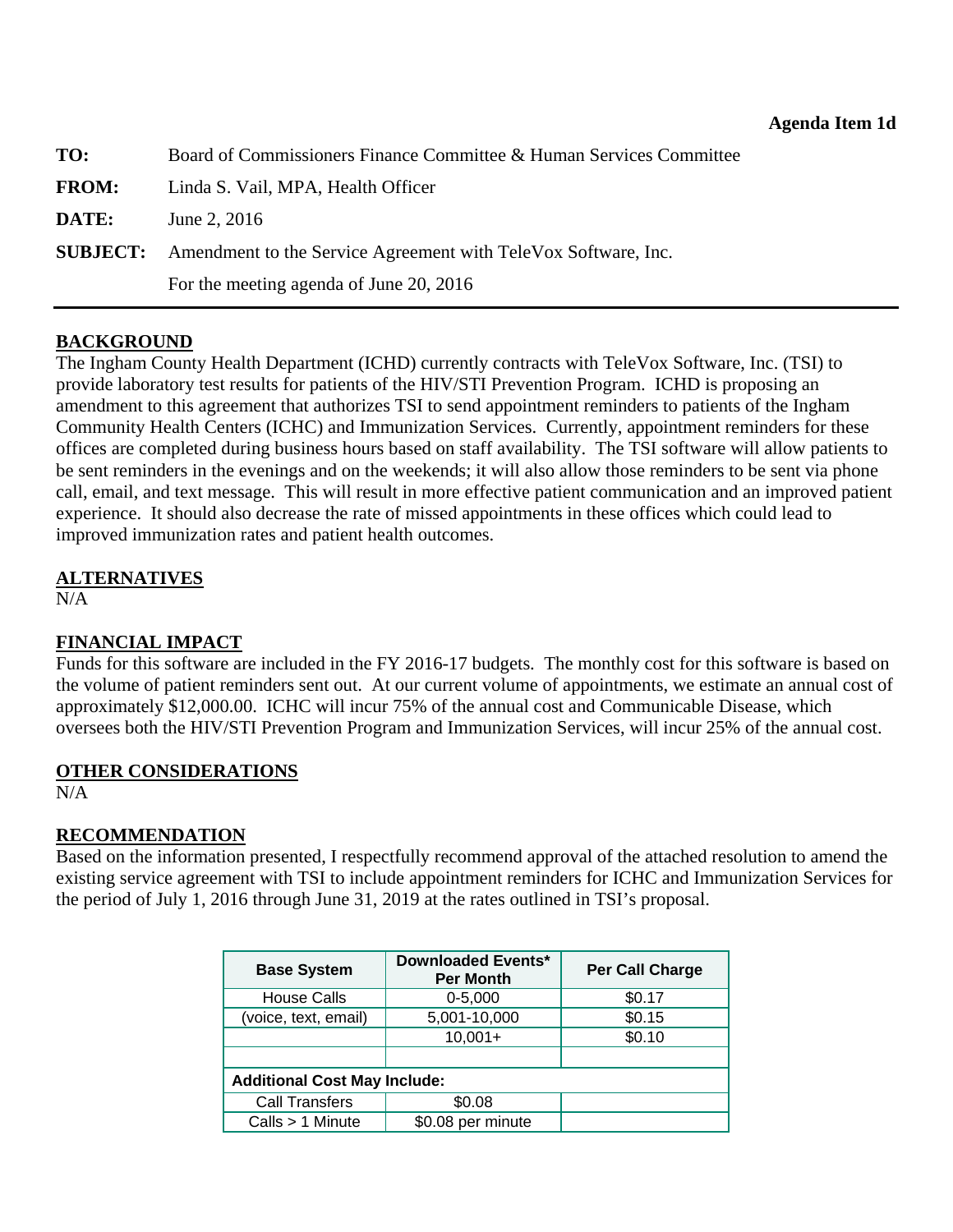Introduced by the Finance and Human Services Committees of the:

# INGHAM COUNTY BOARD OF COMMISSIONERS

# **RESOLUTION AUTHORIZING AN AMENDMENT TO THE SERVICE AGREEMENT WITH TELEVOX SOFTWARE, INC.**

WHEREAS, the Ingham County Health Department (ICHD) currently contracts with TeleVox Software, Inc. (TSI) to provide laboratory test results for patients of the HIV/STI Prevention Program; and

WHEREAS, ICHD is proposing an amendment to this agreement that authorizes TSI to send appointment reminders to patients of the Ingham Community Health Centers (ICHC) and Immunization Services; and

WHEREAS, the TSI software will allow patients to be sent reminders in the evenings and on the weekends and will also allow those reminders to be sent via phone call, email, and text message; and

WHEREAS, this improved patient communication is expected to decrease the rate of missed appointments in these offices which could lead to improved immunization rates and patient health outcomes; and

WHEREAS, funds have already been budgeted for this service; and

WHEREAS, the Health Officer recommends amending the agreement with TSI to include appointment reminders for ICHC and Immunization Services for the period of July 1, 2016 through June 31, 2019 at the rates outlined in TSI's proposal.

THEREFORE BE IT RESOLVED that the Ingham County Board of Commissioners authorizes an amendment to the agreement with TSI to include appointment reminders for ICHC and Immunization Services for the period of July 1, 2016 through June 31, 2019 at the rates outlined in TSI's proposal.

BE IT FURTHER RESOLVED, that the Controller/Administrator is authorized to make any necessary budget adjustments consistent with this resolution.

BE IT FURTHER RESOLVED, that the Chairperson of the Board of Commissioners is hereby authorized to sign any necessary contract documents on behalf of the County after approval as to form by the County Attorney.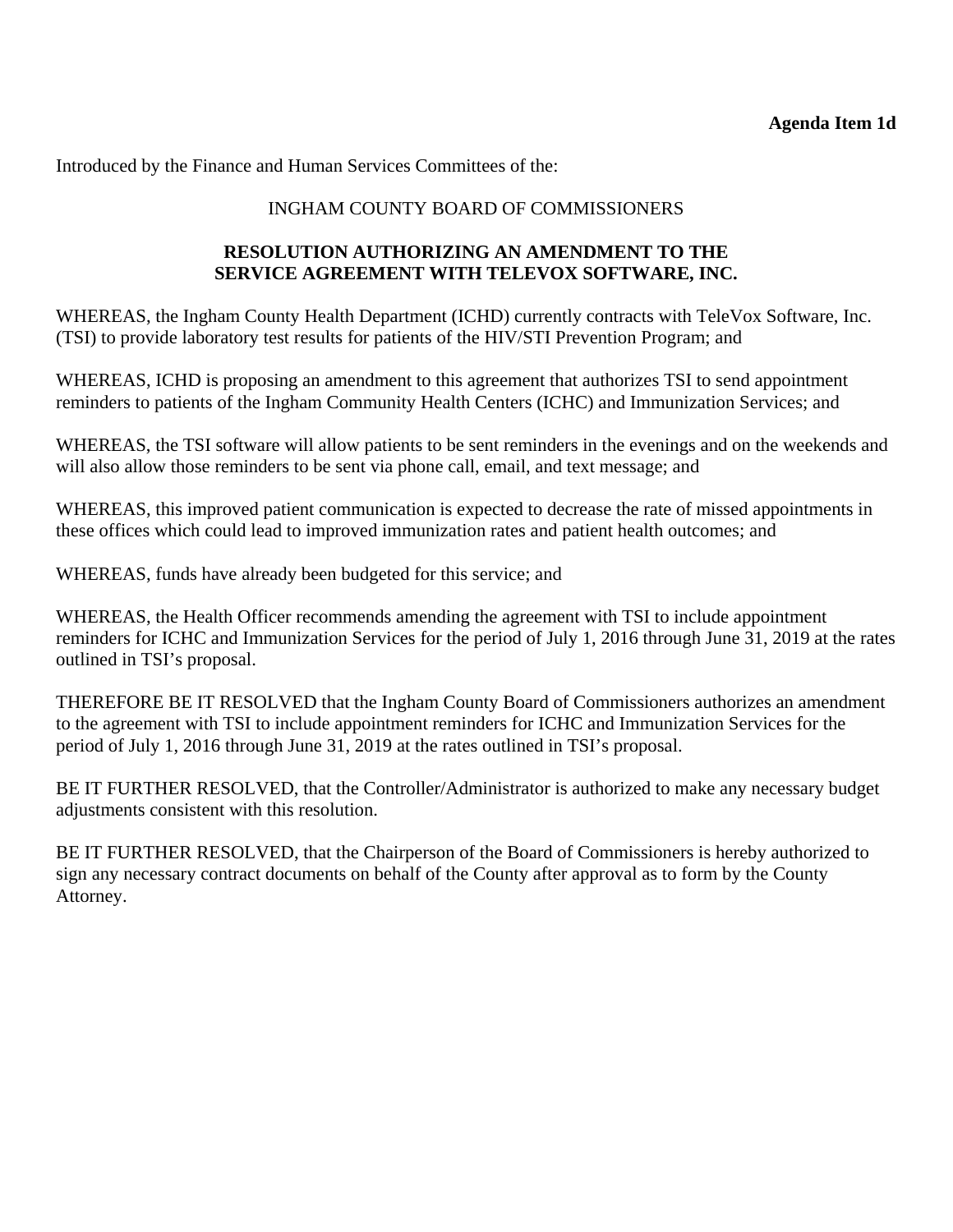#### **Agenda Item 1e and 1f**

Date: June 8, 2016

To: Ingham County Human Services Committee

From: Linda S. Vail MPA, Health Officer

RE: 340B Program Contracting

#### **ACTION REQUESTED**

The Ingham Community Health Centers (ICHC) is requesting to enter into a contract with Rite Aid Pharmacies and their preferred Third Party Administrator (TPA) Capture RX for participation in the Health Resources and Services Administration (HRSA) 340B drug discount program.

#### **DESCRIPTION OF SUBJECT**

The 340B initiative is a Federal program that requires pharmaceutical manufacturers to sell drugs to eligible providers at a discount for outpatient use. Public Law 102-585 – Veterans Health Care Act of 1992 codified as Section 340B of the Public Health Service Act limits the amount that manufactures may charge covered entities. The program offers opportunities to purchase discounted drugs for use during the patient visit, for dispensing from a covered entity owned pharmacy or via contract arrangement with a retail pharmacy. The Ingham County Health Department and Community Health Centers currently participates in the 340B program only for the purchase of drugs administered as part of a patient visit. It is eligible to participate under several aspects of the act; Title X (family planning), Ryan White Care (HIV), Certified Tuberculosis Clinic programs, Certified STD Clinic programs and Federally Qualified Health Centers.

The purpose of the program is to allow covered entities to stretch scarce federal resources, increase access for eligible patients and enable eligible entities to provide more comprehensive services by utilizing the savings from drug purchases. The 340B drug discount program is not federally funded; it is paid for by the manufacturers.

The program does not change where prescriptions are filled by patients. It provides a mechanism where eligible prescriptions are filled with drugs purchased by ICHC under the 340B program to replace those used by the local pharmacy at the time a patient presents a prescription. The TPA pays a pre-determined dispensing fee (\$28 as proposed by Rite Aid) to the pharmacy from the paid prescription claim. They then withhold a claim processing fee (\$6.50 as proposed by Capture RX) from the payment and return the balance of the funds to ICHC minus payment transaction fees. ICHC then replaces the medication from an acceptable wholesaler and pays for the drug from the payment received. The remaining funds are referred to as the "savings" that are now available for other uses within ICHC. A generic graphic showing the process is available as Attachment 1.

# **RELATIONSHIP TO GOALS**

This change supports the Ingham County Health Department goal of Health Equity. The ICHC seeks to reduce health care disparities among all persons within Ingham County by utilizing the 340B program. The program provides for reduced patient drug costs if the patient is at 200% of the Federal poverty level or below and allows ICHC to service additional patients and increase or enhance the services offered with the retained savings.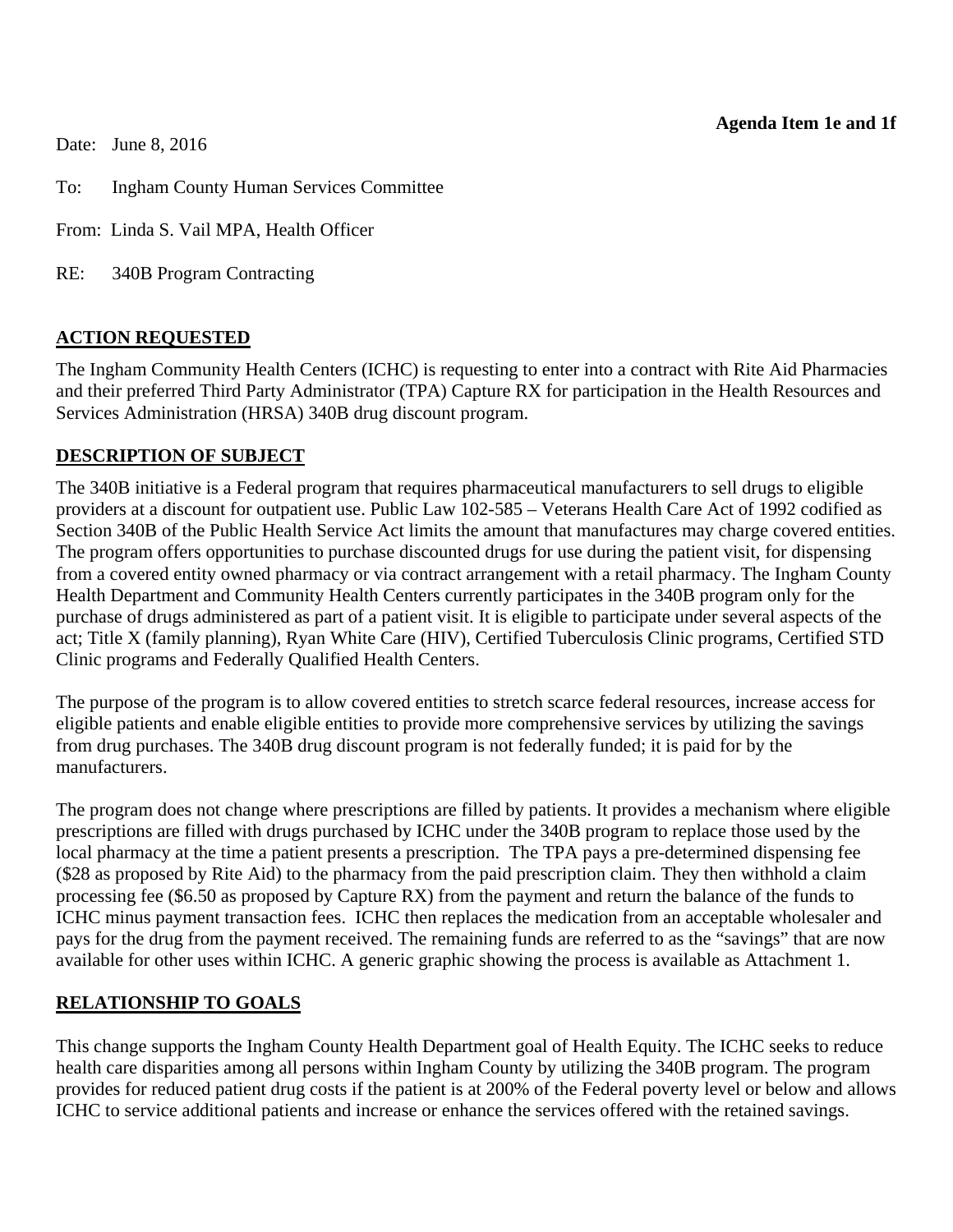# **FUNDING SOURCE**

The costs of this agreement will be fully covered by fees collected from commercial insurance payers. No Ingham County funds will be required to pay any expenses related to the program. The Capture Rx analysis of the previous 12 months of Rite Aid filled commercial prescriptions (Attachment 2) shows an estimated \$172,860 in revenue had we been able to fully participate in the program during that time. Rite Aid represents approximately 21% of the prescriptions electronically filed by ICHC.

# **PERSONNEL**

No personnel are affected by this agreement. It is anticipated that as additional agreements are added, personnel will be required to audit compliance with the 340B program requirements. These fees will be paid from the 340B program savings.

# **ISSUES / CONCERNS**

*Limited Enrollment Period:* The 340B program is only open for enrollment of new contract pharmacies during the first 15 days of each quarter (January, April, July and October). The program then requires a waiting period until the first day of the next quarter before prescriptions can be processed by registered contract pharmacies. In order for ICHC to generate revenue through 340B program savings in October 1, 2016, a contract must be fully executed prior to the end of the July registration period. The Rite Aid contract represents approximately \$40,000 in revenue (drug cost savings) per quarter and is lost if the contract pharmacy is not enrolled at the time the eligible prescription is filled.

*ICHC Purchasing Requirements:* ICHC wishes to enter into contracts via negotiation rather than through the utilization of the standard Ingham County RFP process. The standard County RFP process is designed to provide a competitive advantage to Ingham County in the procurement of goods and services. The 340B program does not fit this process for the following reasons:

- The RFP process seeks to identify local eligible and interested vendors. All currently targeted 340B eligible vendors are pharmacies with local storefront locations. (Future consideration will be given to mail order pharmacies).
- Eligible pharmacies are determined by the volume of prescriptions filled by our patients at their locations. The decision of where to fill a prescription is the choice of the patient. The program will be open to all community pharmacies that can show the potential savings generated will exceed the cost of operating the program (direct costs plus program audit expenses). This is currently estimated to be 30 prescriptions per month. This represents approximately 57 potential pharmacy locations across 17 chains. It is estimated that we will end up with 10 to 12 agreements when fully functioning. Agreements will be added or deleted based upon the prescription fill patterns of our patients to assure maximum savings are obtained.
- National pharmacy chains (Rite Aid, Walgreens, CVS, Walmart, Kroger) present a "take it or leave it" approach to contracting. If ICHC does not like the terms of the agreement, we are welcome not to participate. The HRSA 340B program requires that only "reasonable" dispensing and administration fees should be paid to a partnering contract pharmacy. All listed national pharmacies have an excellent track record working within the 340B program structure.
- Local pharmacies often require education on the intent of the 340B program and the intent to produce savings for the FQHC and not the local pharmacy. This is difficult to address through the standard RFP process.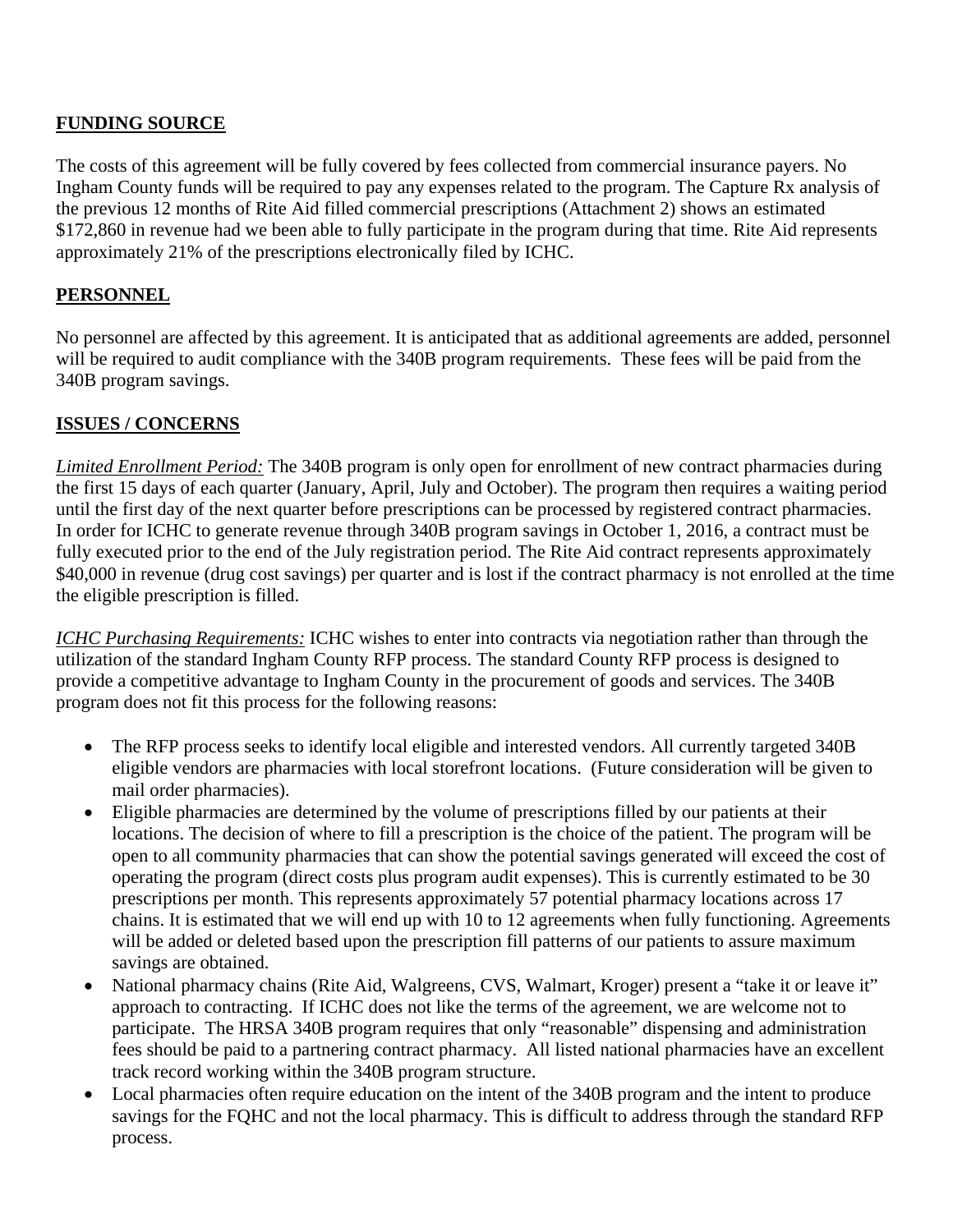- Ingham County is not directly purchasing a service through the individual pharmacy contracts. The agreements define the "reasonable" dispensing and administration fees that are required to participate in the shared savings portion of the program.
- Drug replacement happens via one of several drug wholesalers. ICHC will be required to participate with a wholesaler that is acceptable to the pharmacy that is accepting the replacement product. Since the 340B drug purchase cost is determined by Federal statute, none of the vendors is able to offer a competitive advantage.

*Living Wage Requirements:* Ingham County requires service providers to meet the Living Wage requirement. Not all employees involved in the prescription fill process at local pharmacies are paid above the published Ingham County Living Wage. ICHC contends that this requirement should not apply to 340B contract pharmacy arrangements as the prescription fill services are provided to the patient and not directly to Ingham County. The revenue generated by the program is based upon the savings that occur from purchasing the replacement drug at the Federally mandated cost.

*Operation of ICHC Pharmacy at Forest Location:* The proposal for entry into agreements with contract pharmacies does affect the process for opening a physical pharmacy site in any of our locations. That process will be address by comparing the costs of contracting with an organization to renovate and operate the pharmacy on our behalf via competitive bid RFP with the benefits of directly hiring and managing the operations with county employed staff.

*Rite Aid Contract Resolution:* The agreement with Rite Aid for services represents the first of several contracts that will be presented in the coming months. Rite Aid is being presented first because they are a significant vendor and were able to provide the potential agreements the quickest. We are currently waiting for a potential agreement from Walgreens.

*Capture RX Contract Resolution:* The agreement with Capture RX is required as Rite Aid has selected Capture RX as their preferred Third Party Administrator to handle the administrative portion of the program on their behalf. Approval of both the Rite Aid and Capture RX agreements would be required to move forward.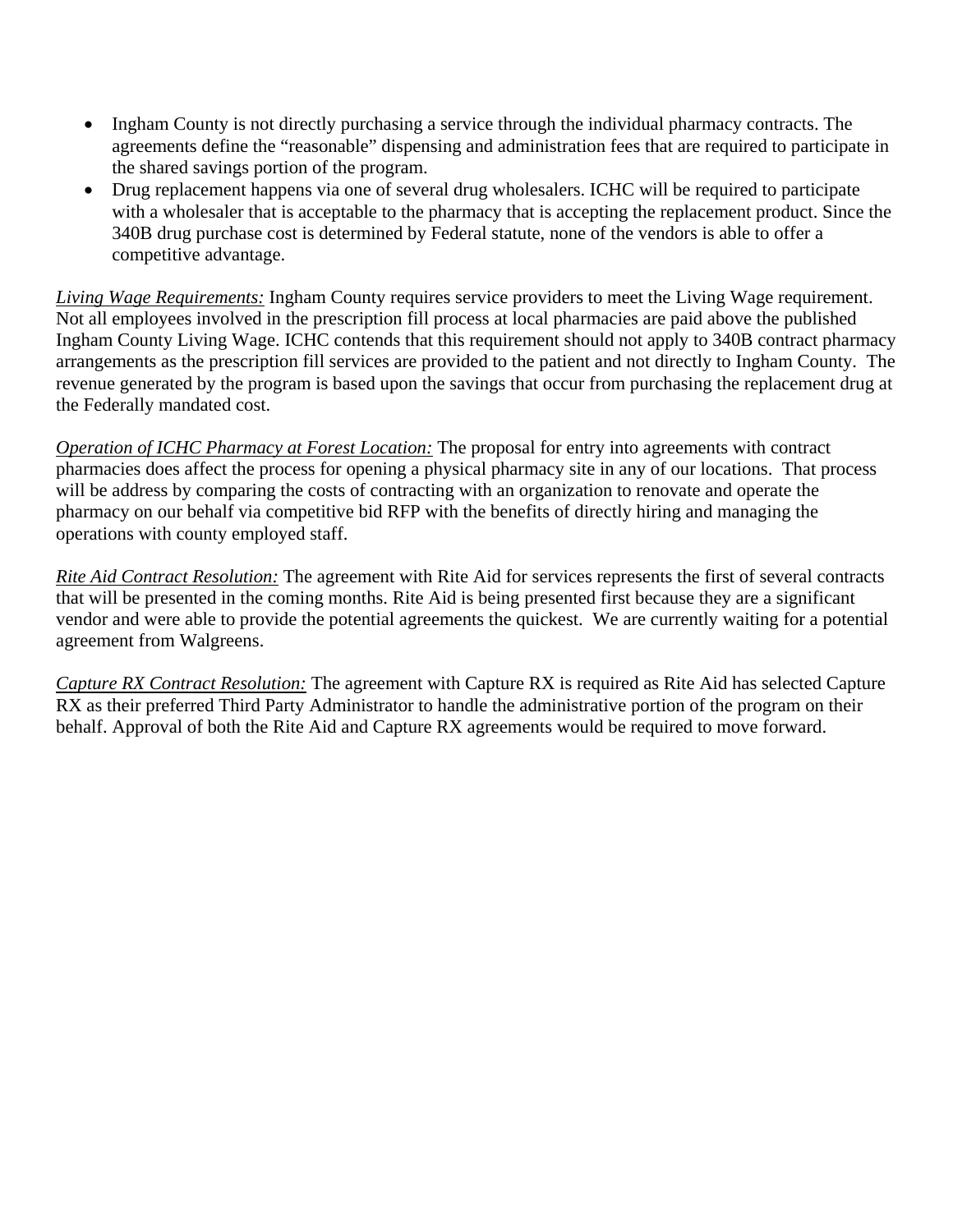# **Contract Pharmacy: How Does It Work? The Prescription Process**

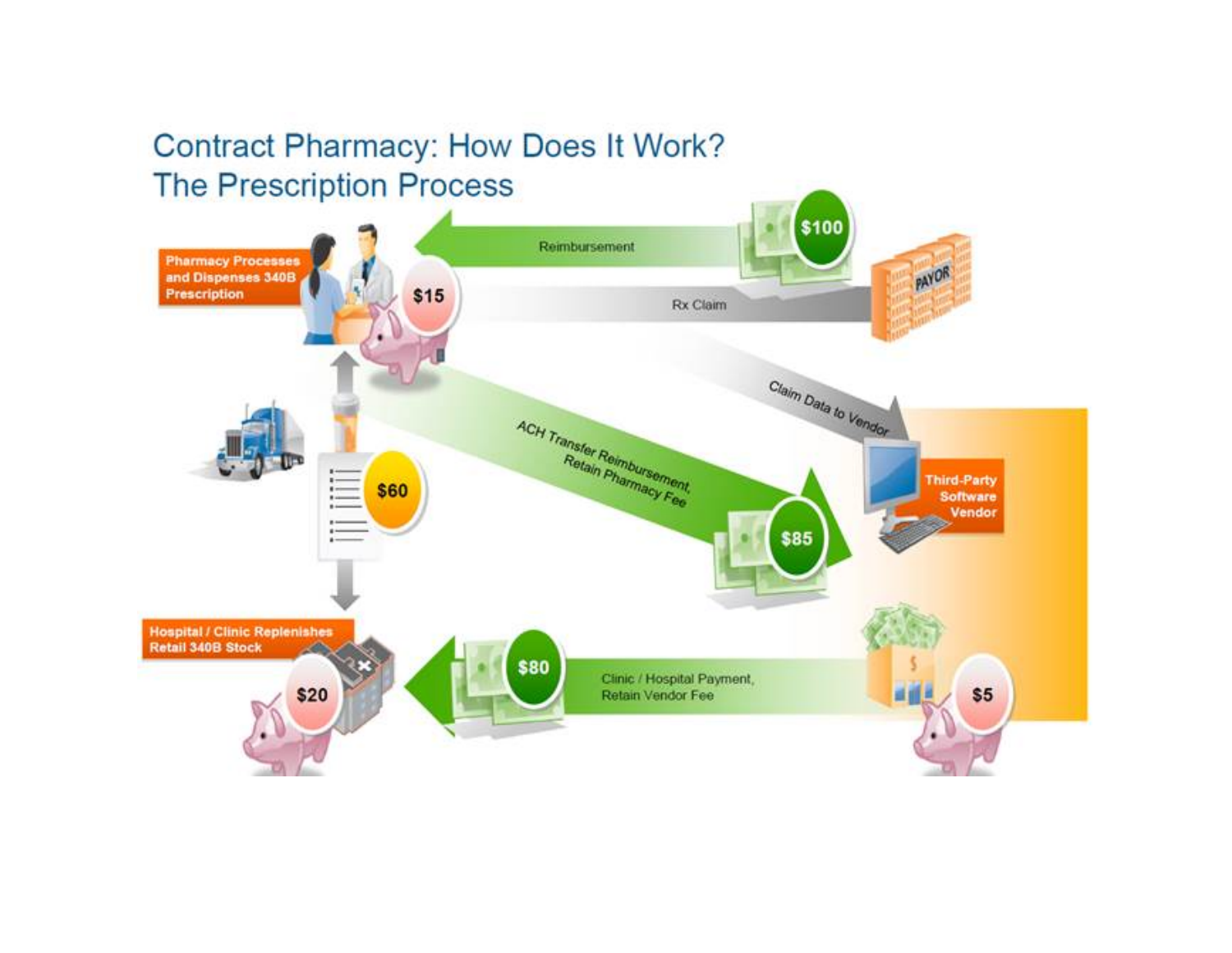| TO:          | Board of Commissioners Finance Committee & Human Services Committee |
|--------------|---------------------------------------------------------------------|
| <b>FROM:</b> | Linda S. Vail, MPA, Health Officer                                  |
| DATE:        | June 9, 2016                                                        |
|              | <b>SUBJECT:</b> Contracting with Rite Aid Corporation               |
|              | For the meeting agenda of June 20, 2016                             |

#### **BACKGROUND**

The Ingham County Health Department (ICHD) seeks to enter into a 340B contract pharmacy agreement to allow for patients to fill prescriptions at a reduced cost (if eligible) and that savings from the purchase of medications will be available to expand and enhance ICHC programs.

#### **ALTERNATIVES**

N/A

# **FINANCIAL IMPACT**

The costs of this agreement will be fully covered by fees collected from commercial insurance payers. Only funds collected as part of this agreement will be required to pay any expenses related to the program. The Capture Rx analysis of the previous 12 months of Rite Aid filled commercial prescriptions shows an estimated \$172,860 in revenue had we been able to fully participate in the program during that time. Rite Aid represents approximately 21% of the prescriptions electronically filed by ICHC.

# **OTHER CONSIDERATIONS**

N/A

#### **RECOMMENDATION**

Based on the information presented, I respectfully recommend approval of the attached resolutions to amend the existing service agreement with Rite Aid Corporation to provide 340B prescription services to our patients at a cost of \$28 per eligible prescription.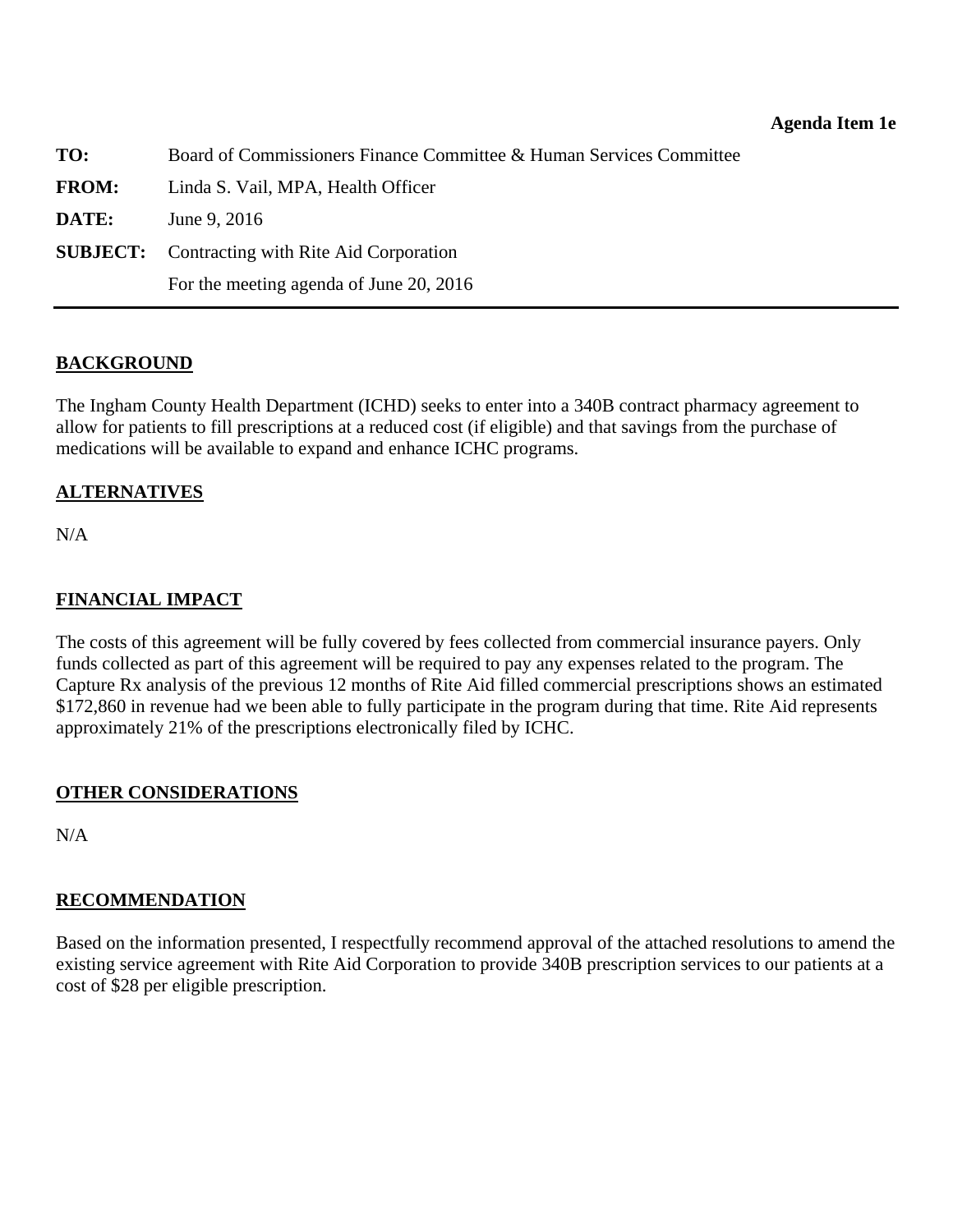| <b>CaptureRx Forecast Analysis - Estimated Revenue</b>                                                                                                           |                                                                                           |                                                                                       |                                                                  |                                                        |                                                           |                                                                                           |
|------------------------------------------------------------------------------------------------------------------------------------------------------------------|-------------------------------------------------------------------------------------------|---------------------------------------------------------------------------------------|------------------------------------------------------------------|--------------------------------------------------------|-----------------------------------------------------------|-------------------------------------------------------------------------------------------|
|                                                                                                                                                                  |                                                                                           |                                                                                       |                                                                  |                                                        |                                                           |                                                                                           |
| <b>Ingham County Health Department</b>                                                                                                                           |                                                                                           |                                                                                       |                                                                  |                                                        |                                                           |                                                                                           |
|                                                                                                                                                                  |                                                                                           |                                                                                       |                                                                  |                                                        |                                                           |                                                                                           |
| <b>Proposed Pharmacy</b>                                                                                                                                         | <b>Rite Aid</b>                                                                           |                                                                                       |                                                                  |                                                        |                                                           |                                                                                           |
| <b>Number of Pharmacy Locations</b><br><b>Proposed for Contracting</b>                                                                                           | $\boldsymbol{4}$                                                                          |                                                                                       |                                                                  |                                                        |                                                           |                                                                                           |
| <b>Type of Program</b>                                                                                                                                           | <b>Brand Only</b>                                                                         |                                                                                       |                                                                  |                                                        |                                                           |                                                                                           |
| <b>Pharmacy Dispense Fee</b>                                                                                                                                     | \$28                                                                                      |                                                                                       |                                                                  |                                                        |                                                           |                                                                                           |
|                                                                                                                                                                  |                                                                                           |                                                                                       |                                                                  |                                                        |                                                           |                                                                                           |
| <b>Total Estimated 340B Approved Claims</b>                                                                                                                      | <b>Total Estimated Gross</b><br><b>Payment Per Claim (Third</b><br>Party and Patient Pay) | <b>Total Gross Revenue -</b><br><b>Pharmacy via Third</b><br><b>Party/Patient Pay</b> | <b>Total Estimated Pharmacy</b><br><b>Revenue (Dispense Fee)</b> | <b>Total Estimated Annual</b><br><b>CaptureRx Fees</b> | <b>Total Estimated</b><br><b>Drug Replishment</b><br>Cost | <b>Total Estimated Entity</b><br><b>Revenue To Be Used</b><br><b>For Patient Services</b> |
| 1,800                                                                                                                                                            | \$196                                                                                     | \$352,800                                                                             | \$50,400                                                         | \$23,700                                               | \$105,840                                                 | \$172,860                                                                                 |
|                                                                                                                                                                  |                                                                                           |                                                                                       |                                                                  |                                                        |                                                           |                                                                                           |
|                                                                                                                                                                  |                                                                                           |                                                                                       |                                                                  |                                                        |                                                           |                                                                                           |
| CaptureRx Fees based upon \$6.50 per approved claim, \$250 per batch System Fee, \$250 per batch banking fee.                                                    |                                                                                           |                                                                                       |                                                                  |                                                        |                                                           |                                                                                           |
| (note 24 batches occur each calendar year)                                                                                                                       |                                                                                           |                                                                                       |                                                                  |                                                        |                                                           |                                                                                           |
|                                                                                                                                                                  |                                                                                           |                                                                                       |                                                                  |                                                        |                                                           |                                                                                           |
| Note: Savings are estimates only, based upon pharmacy claim pull not upon 340B eligibility standards. All efforts were made to calculate savings conservatively, |                                                                                           |                                                                                       |                                                                  |                                                        |                                                           |                                                                                           |
| however the above should be considered an estimate.                                                                                                              |                                                                                           |                                                                                       |                                                                  |                                                        |                                                           |                                                                                           |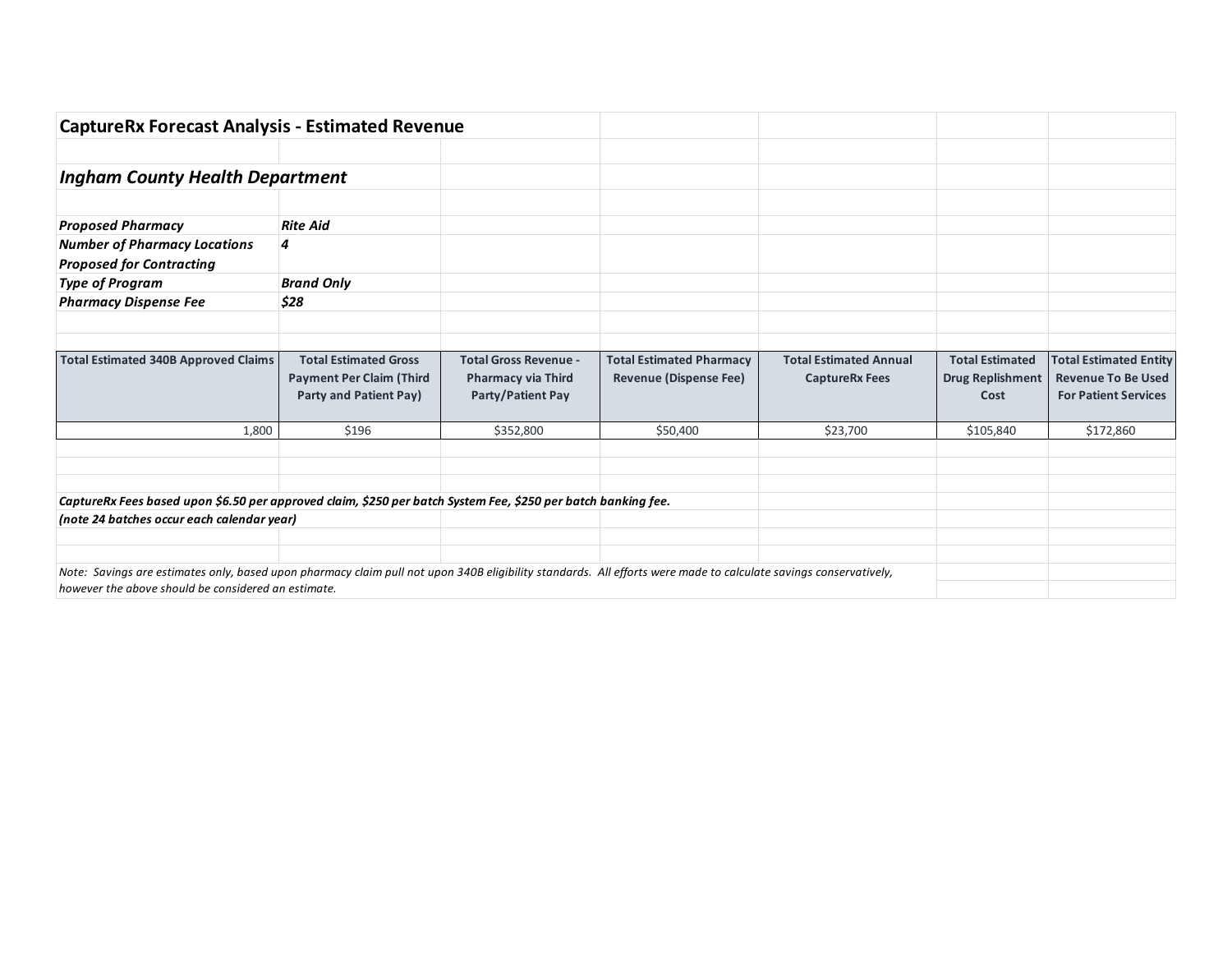<span id="page-24-0"></span>Introduced by the Human Services and Finance Committees of the:

# INGHAM COUNTY BOARD OF COMMISSIONERS

# **RESOULTION AUTHORIZING AN AGREEMENT WITH RITE AID CORPORATION, FOR 340B PRESCRIPTION DRUG SERVICES**

WHEREAS, the Ingham County Health Department (ICHD) desires to participate with Rite Aid Corporation under the Health Resources and Services Administration (HRSA) 340B drug discount program; and

WHEREAS, ICHD is proposing an agreement that authorizes Rite Aid Corporation to participate in the program under our Federally Qualified Health Center eligibility; and

WHEREAS, the Rite Aid Corporation will allow patients to obtain eligible prescriptions at the lowest possible cost; and

WHEREAS, the 340B program will allow ICHD to generate revenue from the savings offered by purchasing program drugs at Federally mandated pricing that is substantially lower than retail pricing; and

WHEREAS, the program is fully paid by funds generated from participating in the program; and

WHEREAS, the Health Officer recommends entering into the agreement with Rite Aid Corporation for 340B prescription services for the period of July 1, 2016 through June 31, 2017 at the rates outlined in the Rite Aid Corporation proposal.

THEREFORE BE IT RESOLVED, that the Ingham County Board of Commissioners authorizes the agreement with Rite Aid Corporation for 340B prescription services for the period of July 1, 2016 through June 31, 2017 at the rates outlined in the Rite Aid Corporation proposal.

BE IT FURTHER RESOLVED, that the Controller/Administrator is authorized to make any necessary budget adjustments consistent with this resolution.

BE IT FURTHER RESOLVED, that the Chairperson of the Board of Commissioners is hereby authorized to sign any necessary contract documents on behalf of the County after approval as to form by the County Attorney.